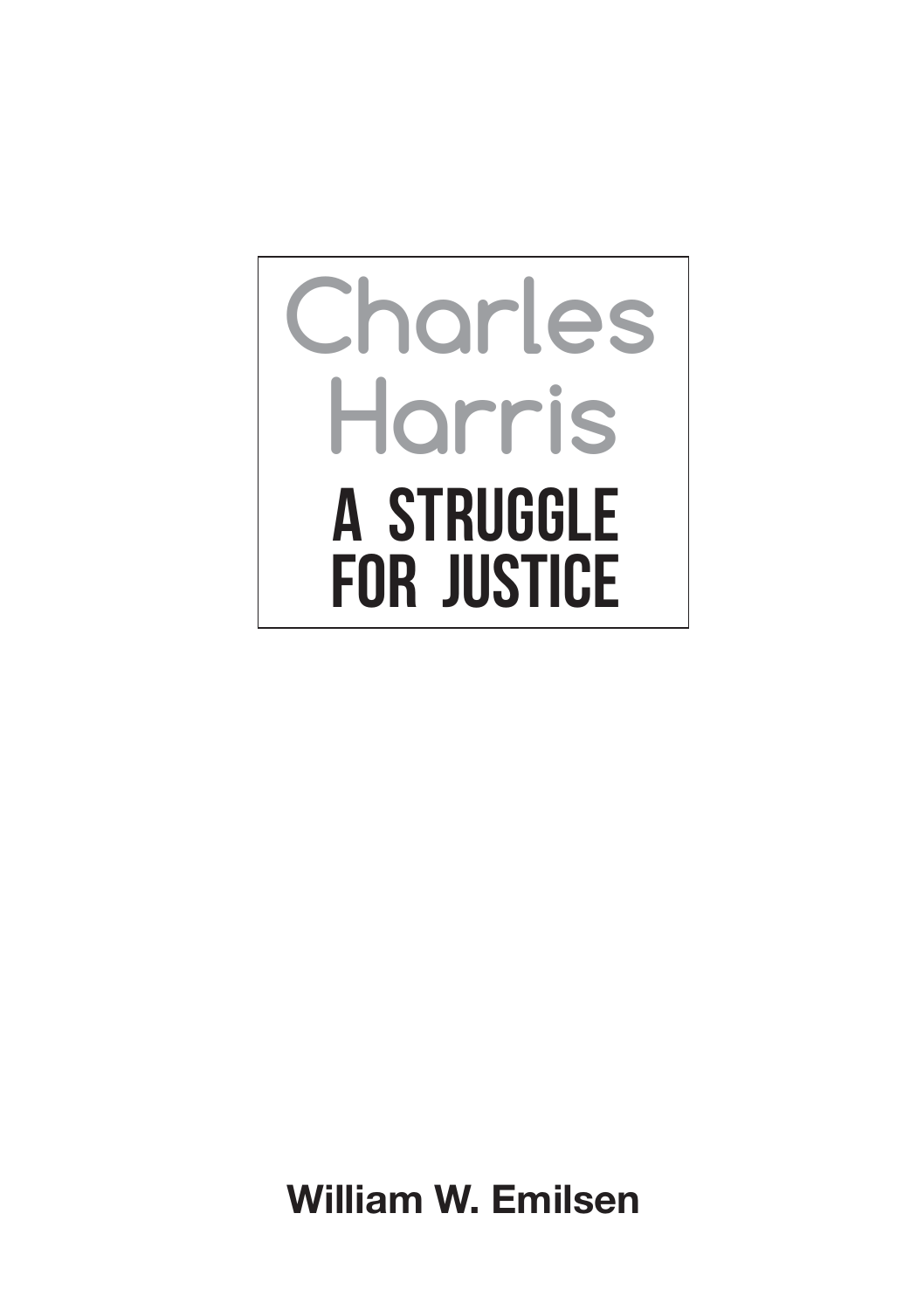Published by MediaCom Education Inc PO Box 610 Unley SA 5061 Australia

Phone Toll Free 1800 811 311 www.mediacom.org.au

© 2019 William W. Emilsen

All rights reserved. This publication is copyright. Other than for the purposes of and subject to the conditions of the Copyright Act, no part of it may in any form or by any means (electronic, mechanical, microcopying, photocopying, recording or otherwise) be reproduced, stored in a retrieval system or transmitted without prior written permission from the publisher.

First printed July 2019 ISBN 9781925722208



A catalogue record for this book is available from the National Library of Australia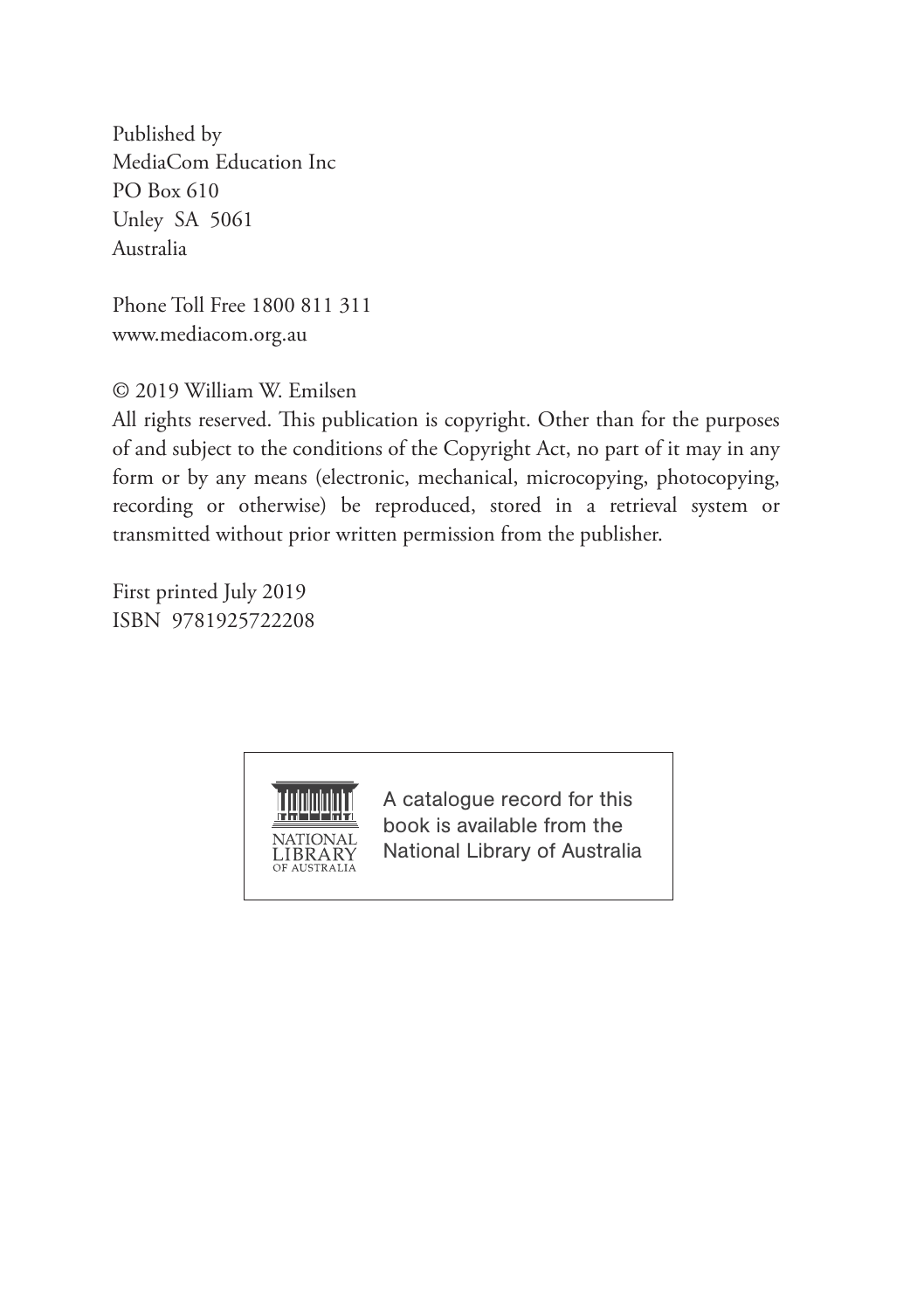#### **Contents**

| 2. Mission to Aboriginals and Islanders in North Queensland27 |  |
|---------------------------------------------------------------|--|
|                                                               |  |
|                                                               |  |
|                                                               |  |
|                                                               |  |
|                                                               |  |
|                                                               |  |
| 9. The March for Justice, Freedom and Hope 155                |  |
|                                                               |  |
|                                                               |  |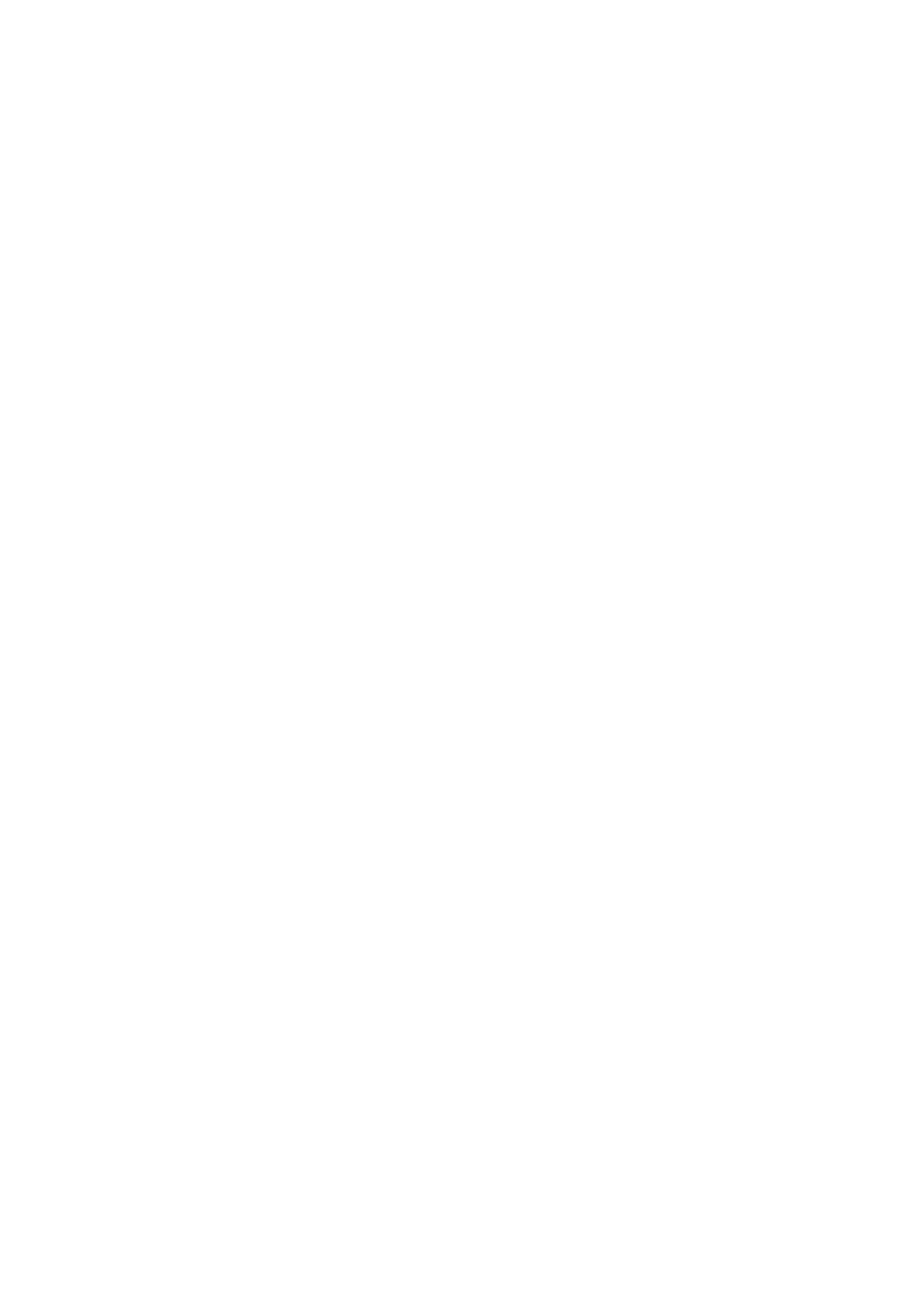# **Acknowledgments**

Throughout the long gestation of this book, there have been many people who have given me their time, knowledge and encouragement. Without their generous help I am not sure if I would have finished writing it. First of all, it is Charles' widow, Dorothy (Aunty Dorrie) Harris–Gordon, who trusted me to write her late husband's story and has encouraged me over the years to keep going. "Bill, when are you going to finish that book?" she would gently nudge. Other members of Charles' family were a great help: his nieces in Townsville, Robyn Maher and Lavanne Van Den Heuvel and his sister-in-law, Gladys Harris, also from Townsville, were a delight to get to know and were extraordinarily helpful in sharing their old photographs and memories of Charles.

As the years pass, there are fewer and fewer people alive who remember Charles as a boy and young man so it was a special treat to meet Trevor Prior at his home in Ingham, Alexander Ross from Victoria Estate and Ruth Heron from Innisfail who all knew the young Charles.

Before Charles became a Methodist pastor he was a member of the Assemblies of God and trained at the Commonwealth Bible College in Brisbane. For information about this period of Charles' life, I am much indebted to the late Ed Smith from the Gold Coast, the late David Cartledge, Neil Scott and Ingrid Scott from Alphacrucis College, and Andrew Evans and Don Dayman who attended the Commonwealth Bible College at the same time as Charles.

When I first started researching Charles' life, there were many people living in Brisbane who remembered Charles' ministry there. Thom Blake, Bob Eason, Pam Jones, Noel Preston, Jean Philips, John Woodley, and the late George Nash all willingly shared their memories of Charles' ministry in the Urban Aboriginal Mission based at Paddington Methodist/Uniting Church.

There are many librarians and archivists who have helped me locate information about Charles. In particular, I owe a debt to Nathan Miller and Bronwyn McBurnie at James Cook University's Eddie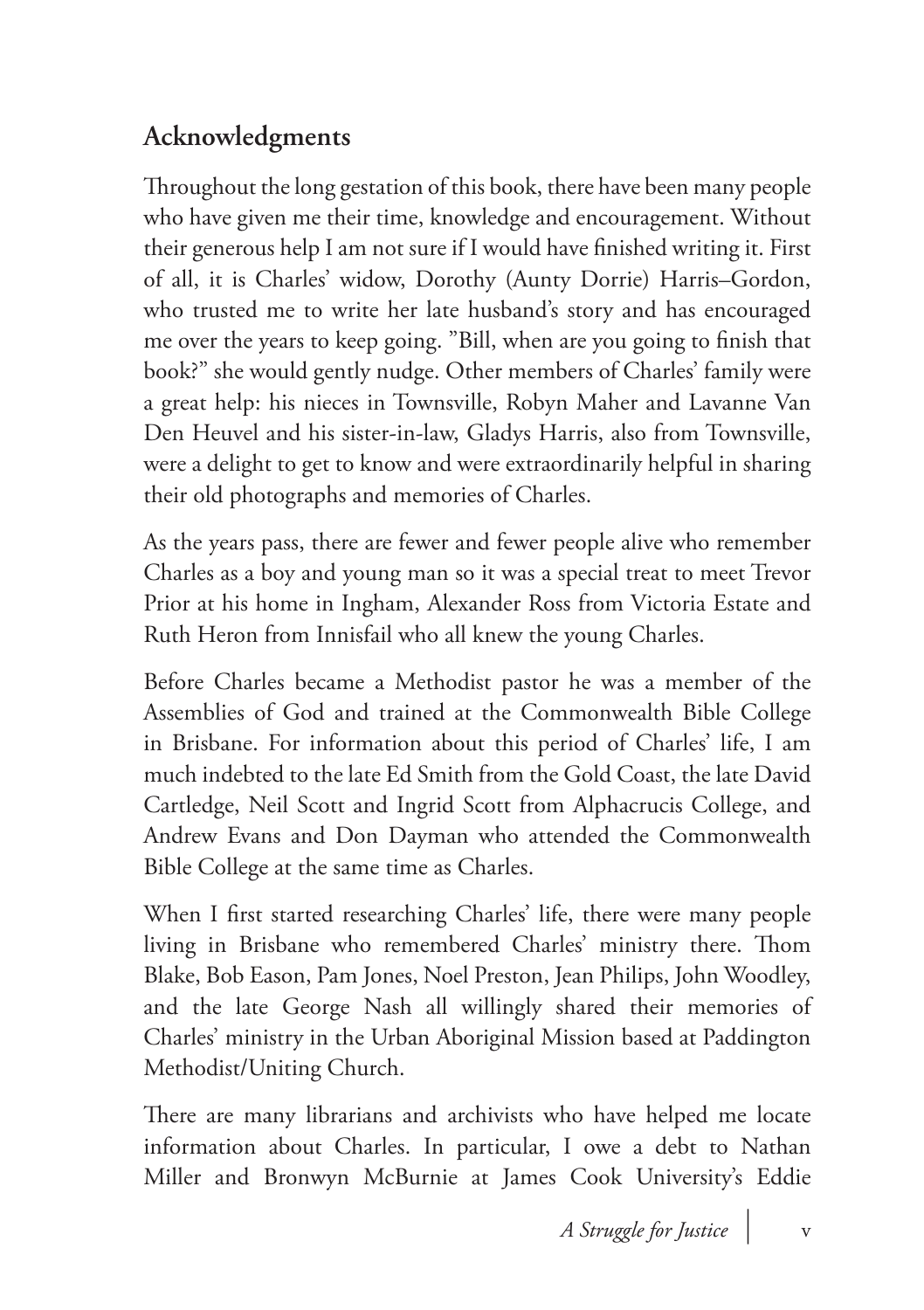Mabo Library, Karan Moxham at Nungalinya College, Roger Ford at the Department of Aboriginal and Torres Strait Islander Partnerships in Brisbane, Deborah Close at the Townsville Local History Collection, Eileen Dwane at the State Library of Queensland and Christine Gordon, the Uniting Church's Assembly Archivist, in Sydney.

One of the pleasures of writing Charles Harris' story has been the good will offered by so many people—a testimony to Charles himself, I believe. There are too many to name them all but I would like to pay tribute to the following who put me in touch with people who could either help me with my work or pointed me in the right direction: Jacob Cassidy from Ingham, Ian Boudry, Robert Bos, Doug Brandon and John Harrison from Brisbane, John Brown from Canberra, Djiniyini Gondarra and Helen Richmond from Darwin, Shayne Blackman, Moses Nelliman, Alan Randall from Townsville, Samson Lowa from Papua New Guinea, Mark Hutchison, Robert Stringer from Melbourne and the late Jack Frewen–Lord.

The photographs in this book have come from a wide variety of sources. Some have come from family and friends of Charles, others from Uniting Church Assembly and Synod archives, and some from public records. In the process of writing this book I was fortunate to make contact with the distinguished photographer, Ramon Williams, now long retired, who shared some of his valuable photos of Charles taken at the anti-Bicentennial rally on 26 January 1988. As many of the photographs that I collected were damaged, marked or faded, my good friend, Hazel Hogarth, helped restore them.

I would like to express my sincere gratitude to four special people— Bernard Clarke, Shirley Maddox, Ivan Roberts and my wife Carolyn all of whom read part or whole of my manuscript. Their comments were insightful, always encouraging and spared me much heartache.

Anne Pattel–Gray knew Charles better than most, especially during the time leading up to the March for Justice, Freedom and Hope. She has written on Charles' contribution to Australian Indigenous theology in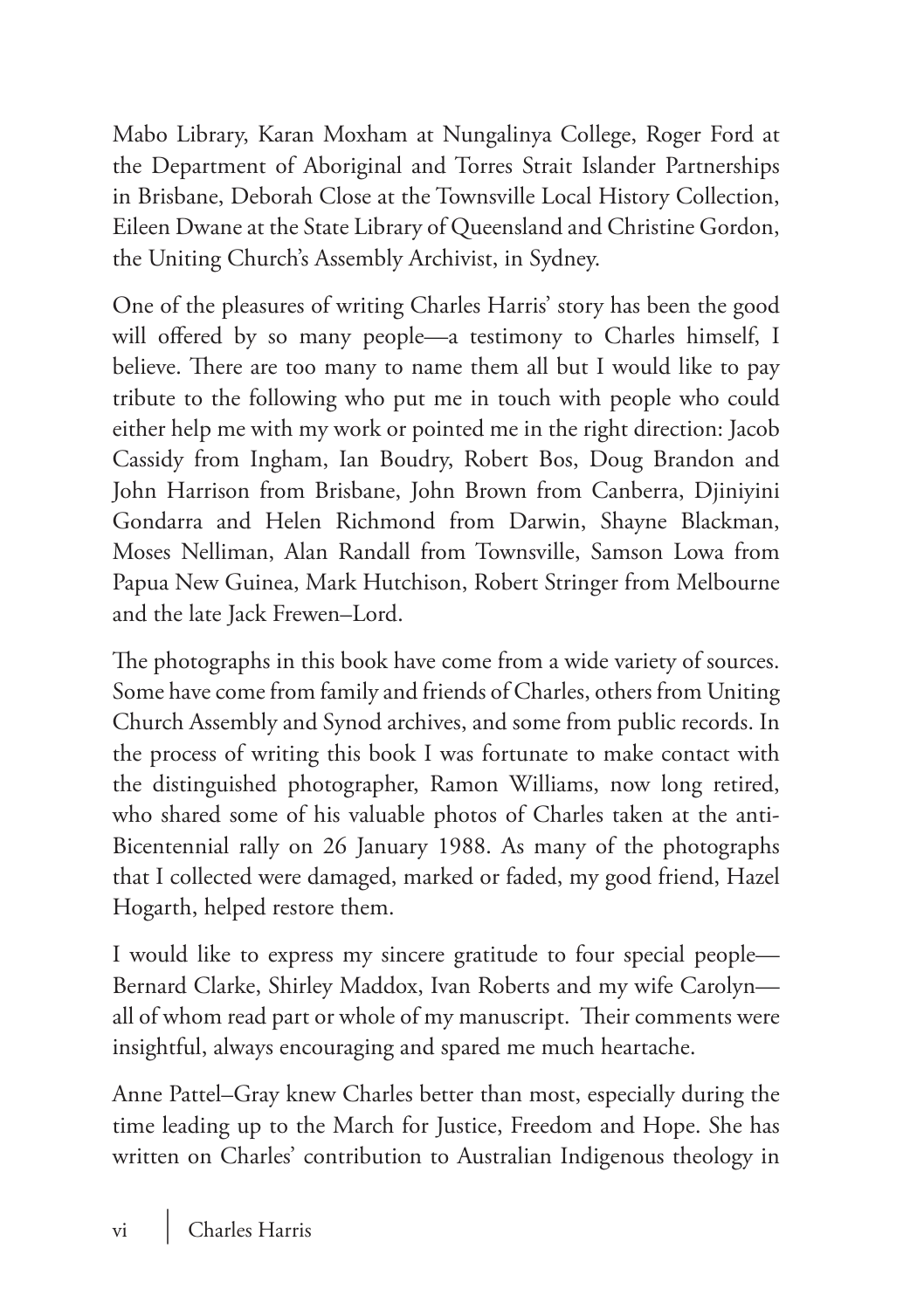several important works. I feel honoured just as I am sure that Charles, himself, would have been to have Anne write the Foreword to his story.

Historical research does not require large sums of money but it does require some. Without some financial support, it would have been very difficult to do the necessary research that I did in Brisbane and north Queensland over the years. I am indebted to two institutions in this regard. Charles Sturt University's Centre for Public and Contextual Theology (PACT) gave me a grant to do interstate research and the Australian Research Theology Foundation offered me a grant to assist me in preparing the manuscript for publication.

Finally, I wish to express my gratitude to two people at MediaCom: my publisher: Ian Price, the Chief Executive Officer of MediaCom Education and Publishing and Alan McKee, the company's book designer. In the tough world of Australian publishing, Ian has been a strong supporter of my historical endeavours and Alan has demonstrated utmost patience and care.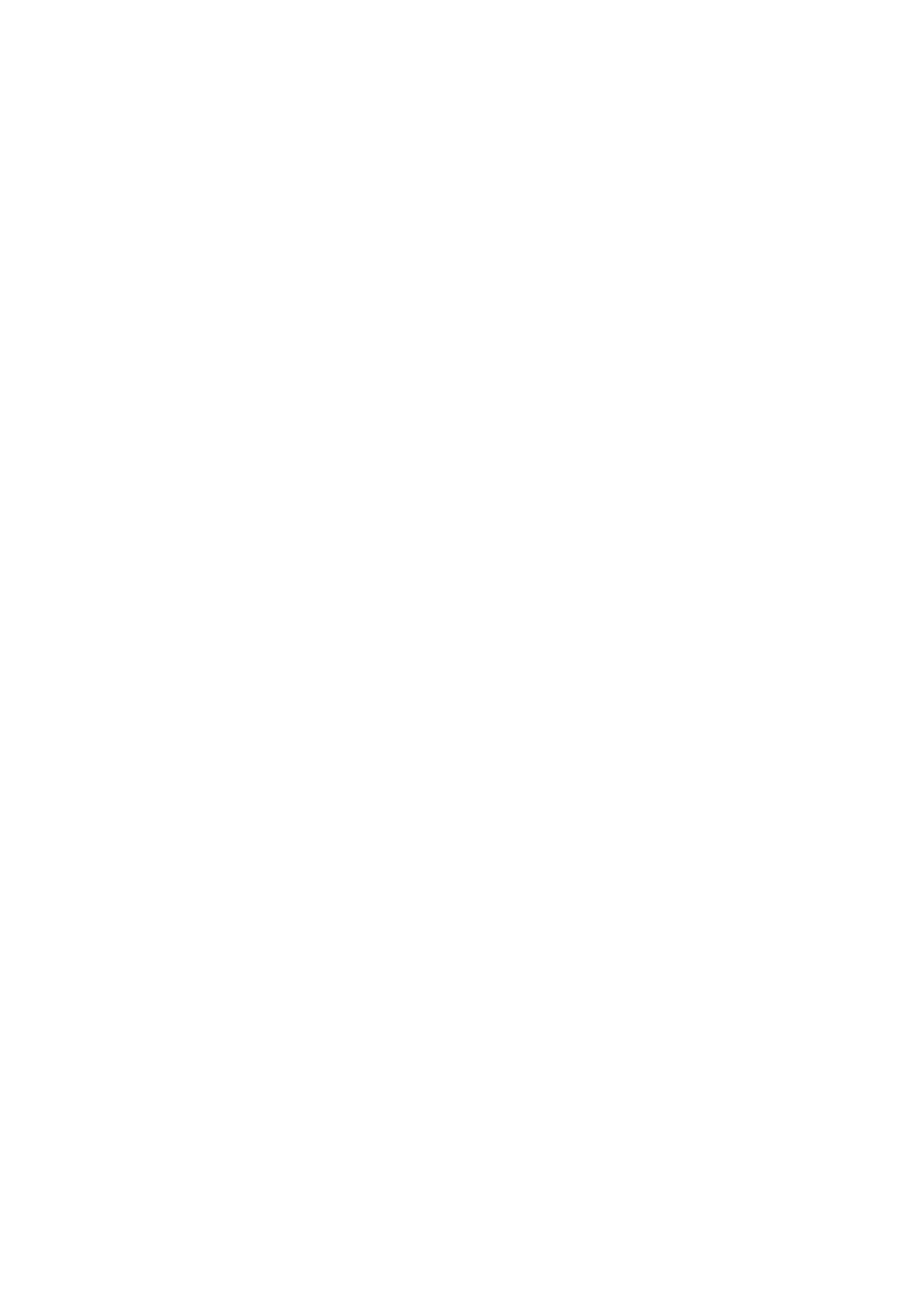### **Foreword**

I feel so very honoured to be asked by the author William Emilsen to write the foreword to this book that chronicles the life and achievements of the Rev. Charles Harris. Charles was a man born before his time; he was a pioneer with vision and extraordinary leadership. He believed that life was short and that he had so much he wanted and needed to accomplish for his people.

The Rev. Charles Harris first came into my life when I was aged eleven. He and his wife Dorrie came to visit my mother (Jean Pattel), who was highly respected in the Methodist Church and also in the Aboriginal community, as they knew of her strong Christian stance. My mother was a proud and loyal Methodist come Uniting Church Christian and she raised all her children in the Methodist and Uniting Church tradition.

They soon became family friends and frequent visitors to our home. We referred to them as Uncle Charlie and Aunty Dorrie and our love for them grew with each passing day. Uncle Charlie filled the gap that my father had left after he had deserted our family when I was ten years old. My father left us destitute and extremely vulnerable to the practice and forced removal of families and children under the Queensland Government Aborigine Protection Act. Uncle Charlie was a very important father figure in my life and Aunty Dorrie was like my second mother as mum and she were very close.

At that time Uncle Charlie was a very conservative evangelical Christian and his theology tended to be that of the Pentecostal background. Uncle Charlie was driven to start his own church and asked my mother for her support to establish it. Uncle Charlie started the first Aboriginal Church in Townsville in Far North Queensland. I can remember the little weather board church with its narrow doorways in Garbutt and each Sunday the congregation grew until it was full to the brim. On one particular Sunday Uncle Charlie had just finished preaching hell fire and brim stone putting the fear of God into his congregation when he made an altar call for anyone seeking healing or wanting to accept Jesus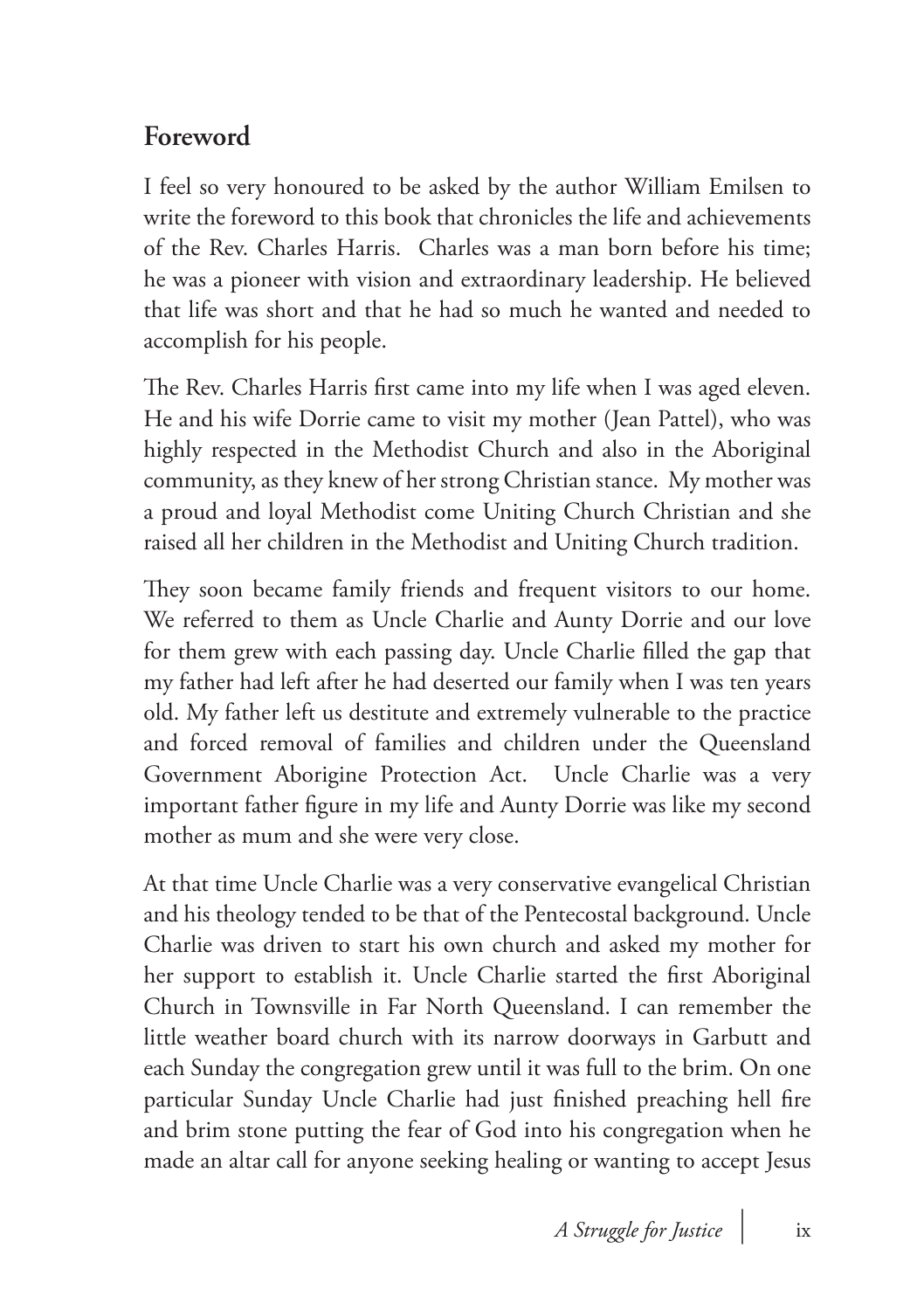as their Lord and Saviour to approach. Several Aboriginal people went to the front for prayer and the laying on of hands and Uncle Charlie was slaying them in the Spirit and they were going down like flies. This one man, whom Uncle Charlie and two other Christian men were praying for, went down under the Spirit and no sooner did he go down before he started to convulse and froth at the mouth. Uncle Charlie lifted his head and said to the congregation that this man is possessed by a demon and everyone that didn't have a relationship with Jesus should leave because when he drives out the demon it would seek out anyone who did not have God as their Lord and Saviour. Immediately the majority of the congregation ran for the narrow door and began pushing and shoving each other to get out. I recall my twin sister Narelle and I laughing at them because it was such a funny sight to see. Some of these people considered themselves to be, prior to this, holier than thou, but their true colours shone through on this day.

Uncle Charlie and Aunty Dorrie would spend many hours, in the years to come, with my mother and confide in her and seek her counsel on many issues. I recall on one occasion Uncle Charlie had just come from a Crystal Creek church meeting. He was now the Reverend Charles Harris; we were so proud of his accomplishments and he spent several hours with us telling us about his vision to establish the National Black Congress and how this would build ministries amongst our people, for our people and with our people. This was the first time I had encountered the new radicalised Reverend Charles Harris and I was so excited for he was preaching what I firmly believed and our family were so enthralled by his vision. He asked us if we would join and support his ministry and vision and we all agreed that we would take this journey with him and give him all our backing and support.

Over many years Uncle Charlie preached to the broken hearted and the downtrodden Aboriginal and Torres Strait Islander communities across Australia and he brought a lot of people to the Lord and many would follow him in a decade's time to become members of the Uniting Aboriginal and Islander Christian Congress.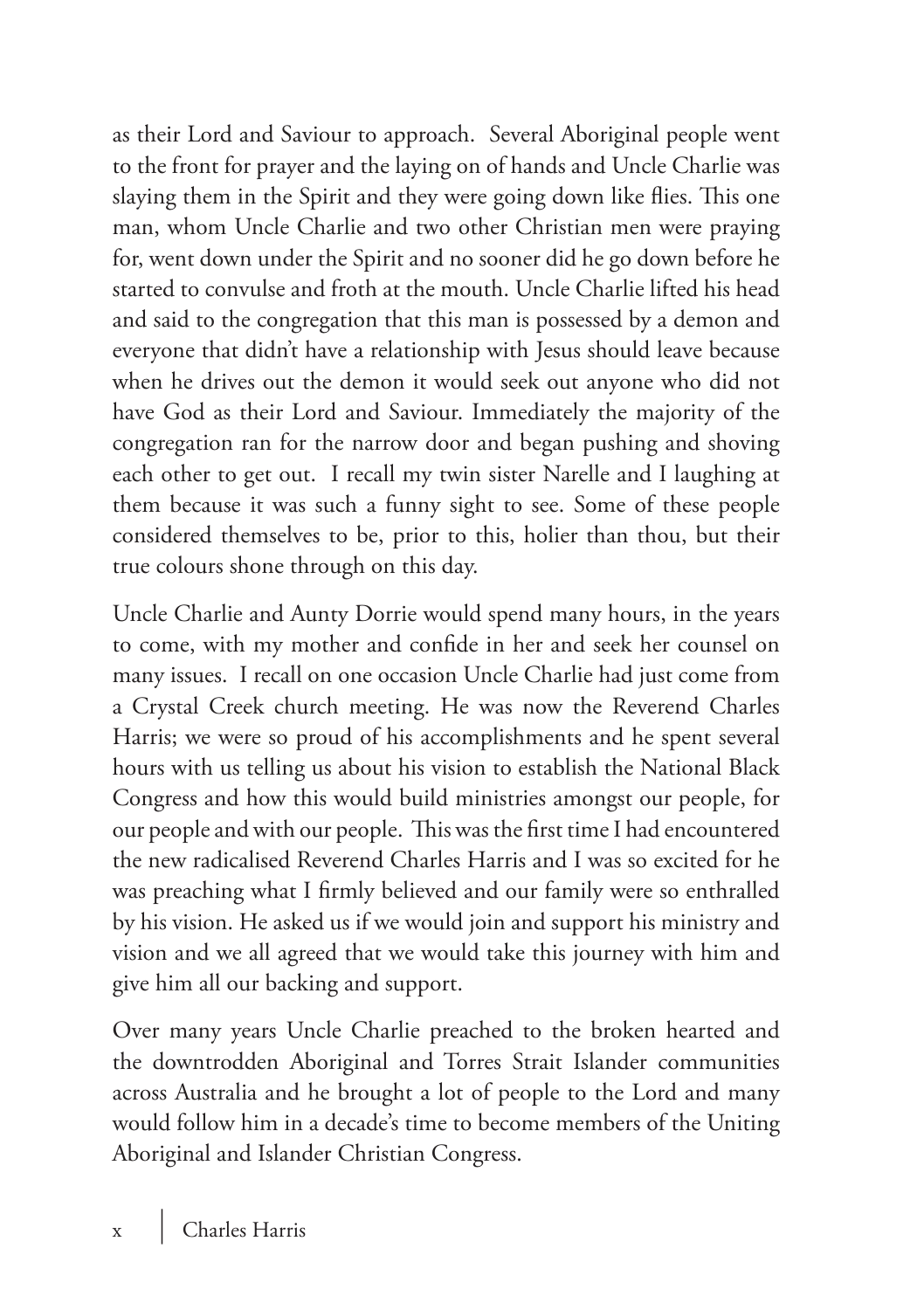Charles grew to be a great orator preaching to both Black and White Australians, challenging them to step out in faith and to dare to dream and to move out of their comfort zone so as to allow God's will to guide them to a place of equity, justice and peace….where *'the lion and the lamb shall lie down together'* [Isaiah 9:7]. Charles shared his vision and called Christians to work with him to recognise Aboriginal and Torres Strait Islander ministries and to establish within the mainstream denominations a church that included empowered Aboriginal and Torres Strait Islander clergy and ministries across Australia.

His dedication and commitment to social justice for Aboriginal and Torres Strait Islander people saw him rise up and forge a road for Aboriginal and Torres Strait Islander Christians to minister to their own and to the building of a national black church which bridged the divide between us all as Australians.

Charles was an amazing mentor to me. We would spend many hours sharing deep theological discussions and he would teach me different ways to interpret biblical verses while discussing our political situation and oppression. I was an eager student and hungry to learn from this man who had such influence on my Christian walk and who regardless of power or position remained a humble servant of God. His humility was visible to all who knew him and his righteous anger challenged us all. In all the years I knew Charles I never knew him to sit in judgement of anyone, for he firmly believed that we all processed redemptive qualities.

Charles was a man ahead of his time and a visionary. His visions were brought to reality through the works of many good men and women and I am proud to be one of them. Charles had the ability to embrace both the Christian and secular worlds and bring them together in a way that no other leader has in Australia. The 1988 March for Justice, Freedom and Hope was the pinnacle of his ministry; it showcased his charismatic nature and ability to draw together people from all across Australia - rich and poor, white and black, oppressor and the oppressed, the franchised and disenfranchised peoples of this land. Charles was never given the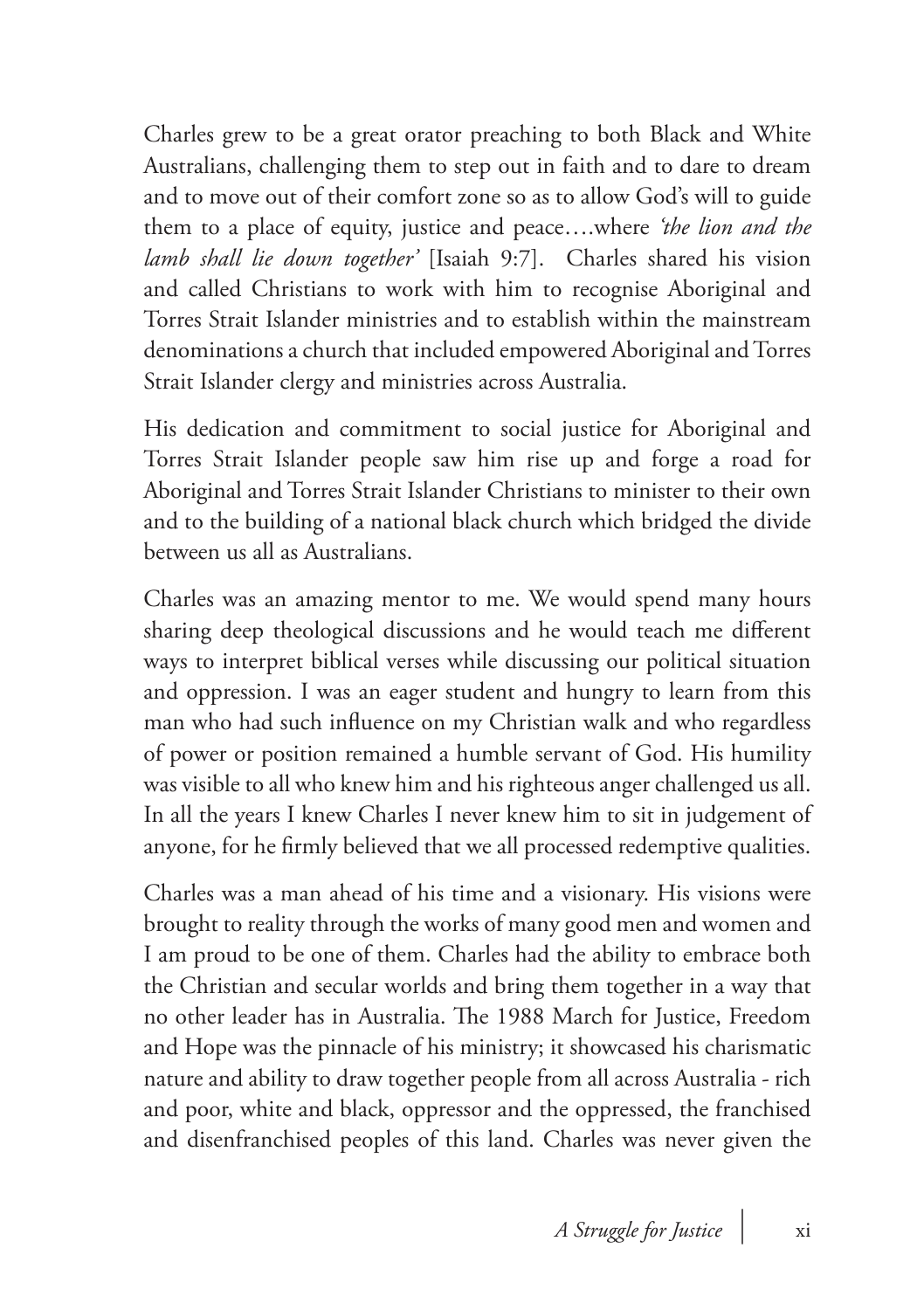recognition that he so deserved in and outside the Church for his incredible vision and leadership.

I am so grateful that God brought this man into my life and I was able to learn from him all about God's will, mercy and grace and to be inspired by him to be a better version of me. There are many stories yet to be told and I hope that one day I will have the opportunity to share more about this amazing dedicated man, as I have very fond memories that will challenge and humour us all.

At the end of the day the Rev. Charles Harris would be betrayed by his own under the guise of Christian obedience. The conservative members of Congress and some state leaders would struggle to take the leadership from him. My mother faithful and loyal to the end stood up and challenged these Christian men and reminding them that it was Charles that brought them to the Lord and if not for him they wouldn't be here at all. Many other Congress leaders, men and women, followed showing their support for Charles. They couldn't understand Charles' prophetic stance and as the President of the Uniting Aboriginal and Islander Christian Congress he was compelled by God to hold governments and churches accountable and to highlight the suffering and oppression of his people. Charles would tell me that we are called to proclaim:

The Spirit of the Lord is upon me, because he has anointed me to bring good news to the poor. He has sent me to proclaim release to the captives and recovery of sight to the blind, to let the oppressed go free, to proclaim the year of the Lord's favor. (Luke 4:18–19 NIV)

For Charles this was the epitome of his ministry to his people.

The national Congress meeting would be the end for Charles as he suffered a massive heartache and his poor health would not allow him to return to take up his rightful place as the founder and President of the Uniting Aboriginal and Islander Christian Congress. Those of us who were faithful to Charles were driven out of Congress and marginalised in our own Uniting Church in Australia.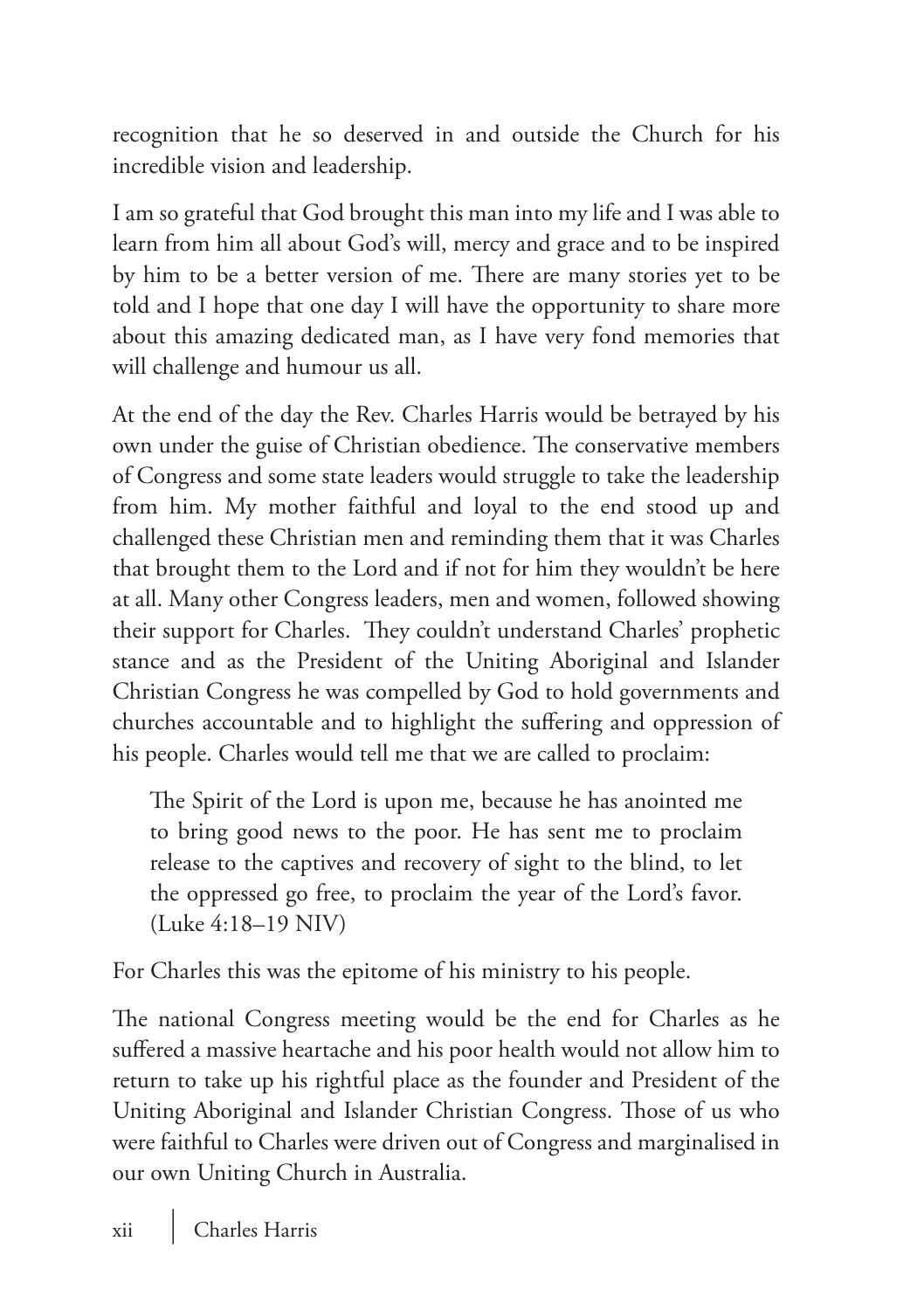Charles would share with me over the remaining years how he felt about this betrayal and I would later see the decline of Congress and sadly with the death of the Rev. Charles Harris the Uniting Aboriginal and Islander Christian Congress would slowly wither on the vine.

I hope this book will be the beginning of what I consider to be the long overdue and rightful recognition that the Rev. Charles Harris deserves and is entitled to.

*Anne Pattel-Gray Ph.D, D.D.*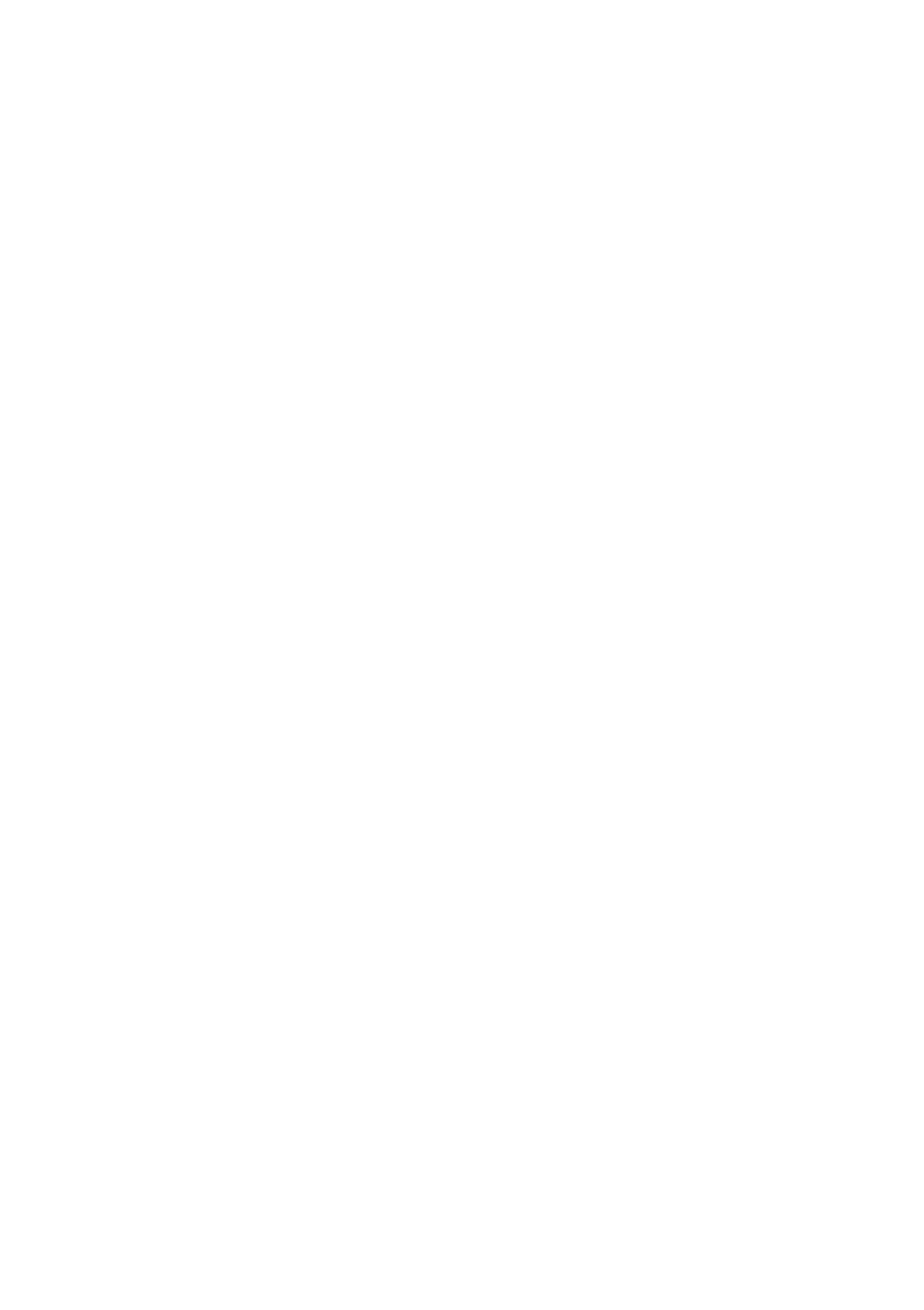## **Introduction**

In 2015 the Uniting Church in Australia committed itself to work with the Uniting Aboriginal and Islander Christian Congress (UAICC) "to establish a memorial for the Rev. Charles Harris."1 It is not clear what Charles would have thought of having a memorial in his name because the one memorial that he most cherished was a thriving Congress committed to serving the Indigenous people of Australia. However, whatever form remembrance may take, it is important that the life of Charles Harris be remembered, understood and celebrated. This not least, because biography has the power to instruct and inspire the present and, as well, refashion the future. As the Danish philosopher Kierkegaard said "Life must be lived forward, but can only be understood backward." It is my hope that this biography of Charles Harris will signpost, for some decades to come, the possibilities and potential of courageous Indigenous leadership and also shed light on Charles' hard struggle for justice in Australian race relations.

Charles Harris had not long died when I first read his stirring address to the 1988 Assembly of the Uniting Church. In his capacity as president of the Uniting Aboriginal and Islander Christian Congress, he began with words of enthusiasm for the growth and achievements of the Congress. These achievements were worthwhile, he told the Assembly, and he thanked God and the Uniting Church for making them possible. Yet, Charles admitted, the past three years had been "strange ones" for members of Congress, years when word and action seemed to have been dislocated, the end result being a frustrated sense of powerlessness. Aboriginal people, he said, felt this sharply as politicians began to recoil in the face of attacks against land rights from mining and right-wing lobby groups. Aboriginal members of the Uniting Church, he further reminded those present, also felt this sense of powerlessness within the congregations and councils of the Uniting Church.

Later in the speech Charles reflected on the debate surrounding the 1988 Bicentenary. "In Adelaide in 1982," he began, "Aboriginal members of the Uniting Church from various parts of Australia felt immensely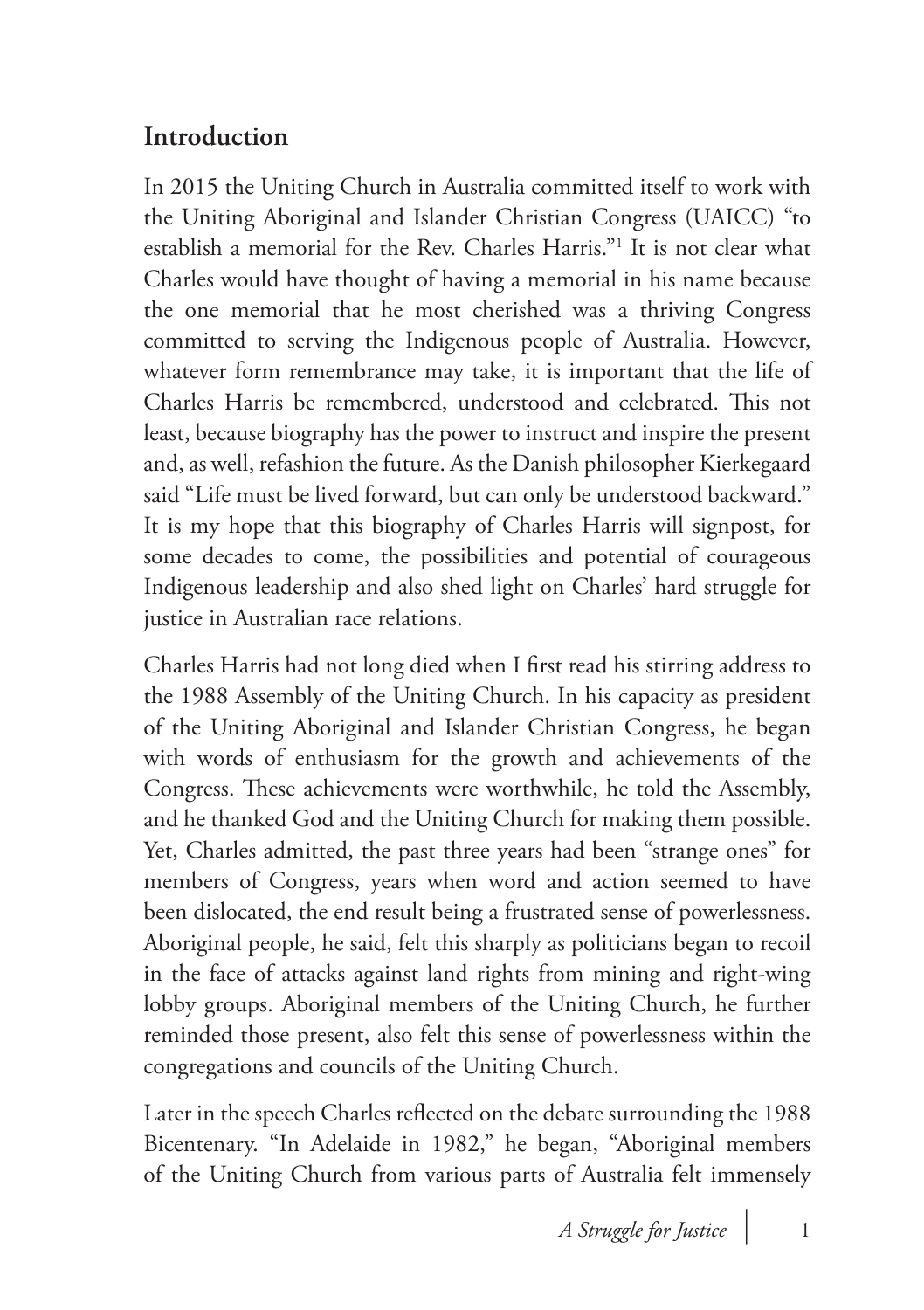affirmed and supported." "In the decision on the Bicentennial," he told the Assembly, the Uniting Church committed itself to take part in these celebrations "only if sufficient progress has been made towards the just claims of Aboriginal people for land rights, freedom to rebuild their society and financial compensation."2 Charles then emphasised what that decision had meant to Aboriginal people:

Here was the Uniting Church at its highest level saying that it would not join in the party if this small part of our membership still suffers. The church promised our experience would determine its action. The church placed our needs above its desires and proper expectation of joyful celebration. The church had given us hope, not by promising us money, but by saying the church's task was to act by standing alongside the poor, in this case Aboriginal people.

Charles then reflected on the 1985 Assembly when the delegates accepted the Uniting Aboriginal and Islander Christian Congress as a new part of the church's life: "We felt sure of the church's real love because of its action." Then as that same Assembly, Charles observed the Uniting Church "reversing course altogether":

We heard the 1985 Assembly acknowledge that the substantial steps referred to in the third Assembly had not been achieved. We could feel the tension as the church was caught between standing with Aboriginal people or moving to be with those who would participate in the celebrations. The Assembly decided "to encourage all members of the Uniting Church in Australia to become fully involved in preparing for and in celebrating the Bicentennial." We felt the church moving away from us. Where it had previously been saying "We will stand with you," now it said, "We will support you, but we must stand with our people in our celebration." We know it is the church's choice where it stands and what it does. However, we cannot deny our crushing disappointment at its choice.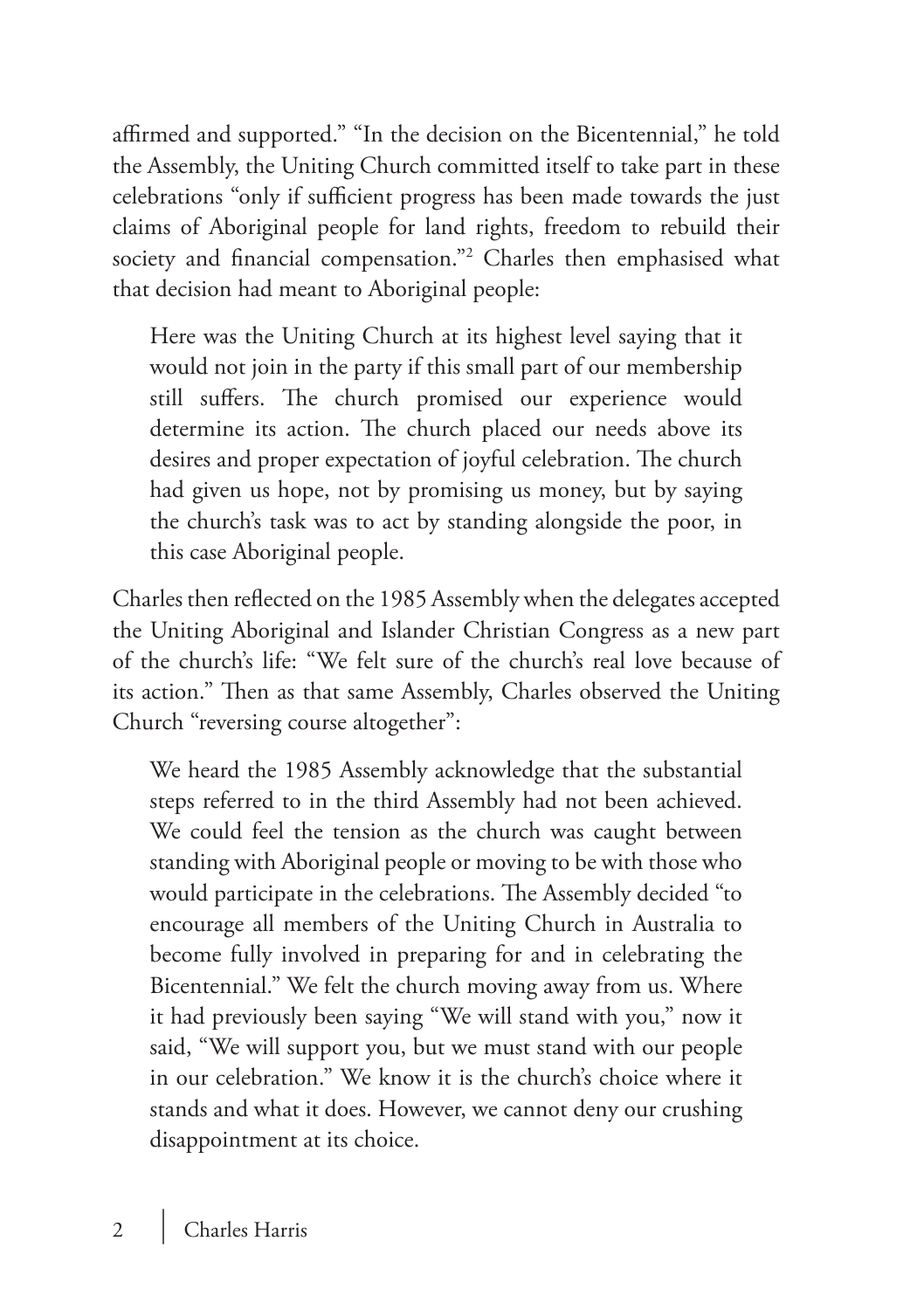Charles' passionate words at the 1988 Assembly sowed the seeds for this book. Sensing that they captured a significant moment in the early history of the Uniting Church, I wanted to know more about him.

A quick search on the literature revealed very little. There was a scholarship offered in his name and a Diversionary Centre in Townsville named after him but there were only a few articles published by him and, apart from a couple of brief obituaries and promotional pieces in church magazines, almost nothing had been written about him. Outside the Uniting Church, sadly, Charles was a relatively obscure, marginal figure. There was no entry on him in David Horton's recently published two-volume *Encyclopaedia of Aboriginal Australia* (1994), even though it included entries on people still living and, arguably, of lesser historical significance. It would take another twenty years before Thom Blake's biographical snapshot of Charles was published in the *Australian Dictionary of Biography*. 3

With so little known about Charles, in mid-1998 I discussed the idea of writing his biography with Charles' widow, Dorothy. Dorothy happily gave her support to the idea and sent me off with a letter of permission to investigate the Queensland Synod of the Uniting Church's archives where I started my research into the life of her late husband. So began the challenging task of turning the idea into reality. With many other commitments at the time, its realisation was painfully slow. In 1999 I published my first article on Charles in the journal *Uniting Church Studies*. It was titled "'The vision was born in my spirit': The Origins of the Uniting Aboriginal and Islander Christian Congress,"4 and dealt with the background to Charles' vision of a National Black Congress. This article was revised and published the following year in a *Mapping the Landscape: Essays In Australian and New Zealand Christianity*, a volume in honour of one of Australia and New Zealand's leading religious historians, Professor Ian Breward.<sup>5</sup> Ten years later I published a second article titled "The March for Justice, Freedom and Hope, 26 January 1988,"6 dealing with Charles' significant leadership in the organisation of the anti-bicentenary march. Then I published a third four years later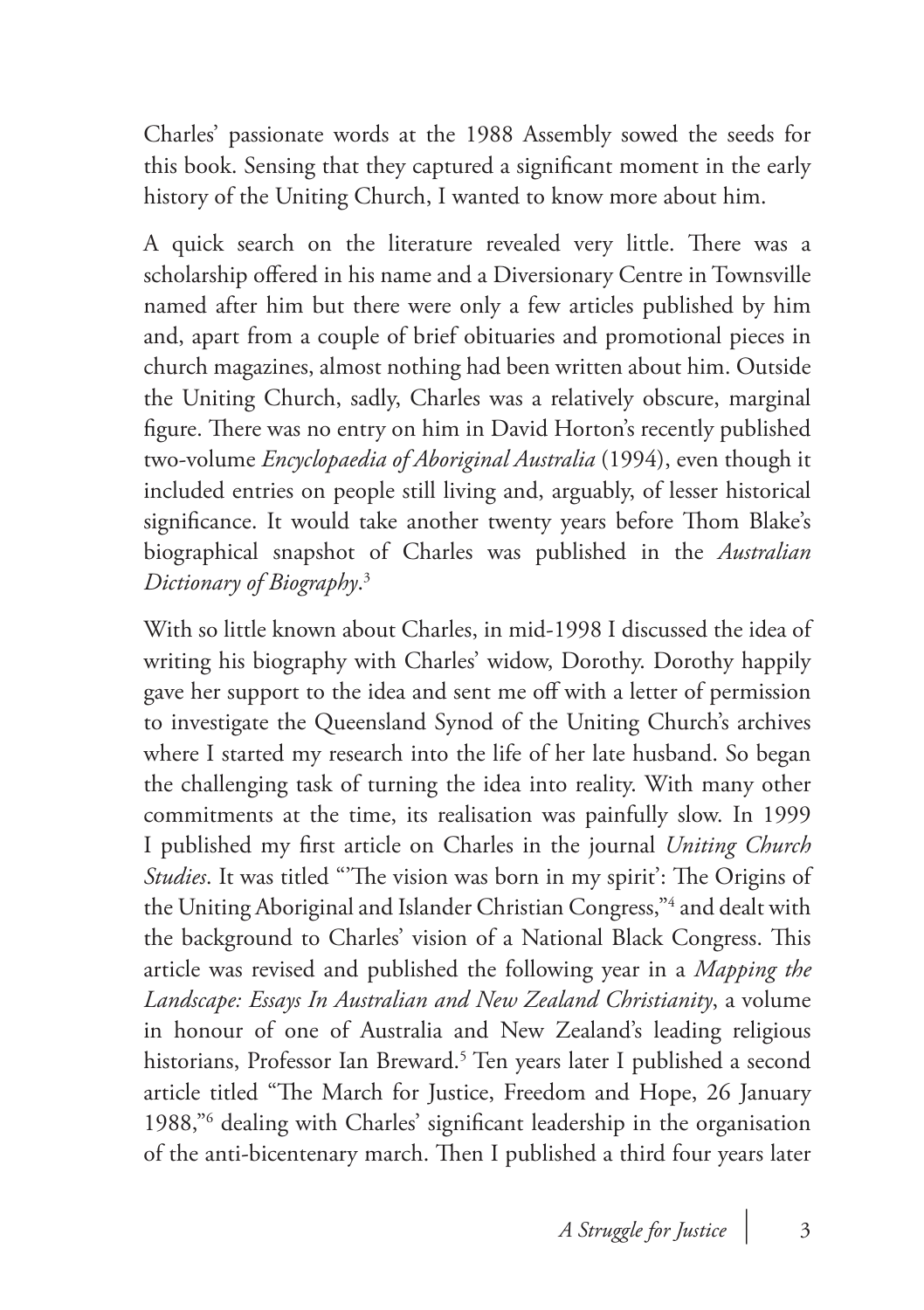(the year before I retired) titled "National Black Congress: Ambivalence and Ambiguity" in *Indigenous Australia and the Unfinished Business of Theology*, edited by my colleague Jione Havea."7 This article covered the first and all-important national conference of Congress. Each of these articles focuses on key historical events in Charles' later ministry and started to fill in, in broad strokes, the last decade of his life. However, they were essentially history rather than biography; much still needed to be done to foreground Charles himself.

My first attempt to write a biographical sketch on Charles' life was published in *With Love to the World*, 8 a quarterly daily devotional guide to the Bible edited by Peter Butler. Though extremely modest in content, it was subsequently added to the Uniting Church's "Calendar" of significant people in the history of the church<sup>9</sup> and had the effect of introducing Charles' story to tens of thousands of people both within Australia and overseas.

When Charles was President of Congress he was very much aware of the importance of writing up "the lives of great Aboriginal Christians." There were two attempts at doing this. The first was in 1985 when a proposal was put forward at the Aldersgate Conference that "A National History of Aboriginal Church Life" be published. The second was when the Executive of the National Committee of Congress agreed in September 1988 to seek a writer to tell the stories of Aboriginal people of faith and leadership. In this instance Charles wrote to Jill Perkins, a gifted Christian journalist, to see if she was willing to accept the commission. He thought that people like Don Brady, Rachel Lacy, Jean Phillips, Lazarus Lami Lami, Burrumarra, and Philip Magulnir among many others should be included in the book.10 Charles saw biography as an important way of commemorating the lives of significant Aboriginal leaders. Sadly, neither project was taken up but the intention behind both is very clear. Charles wanted "to show the struggle of Aboriginal Christian leaders"—tell their names, their lives and evaluate their deeds.<sup>11</sup>

In the writing of this biography I have been conscious of the need to address four questions: first, there is the question relating to how much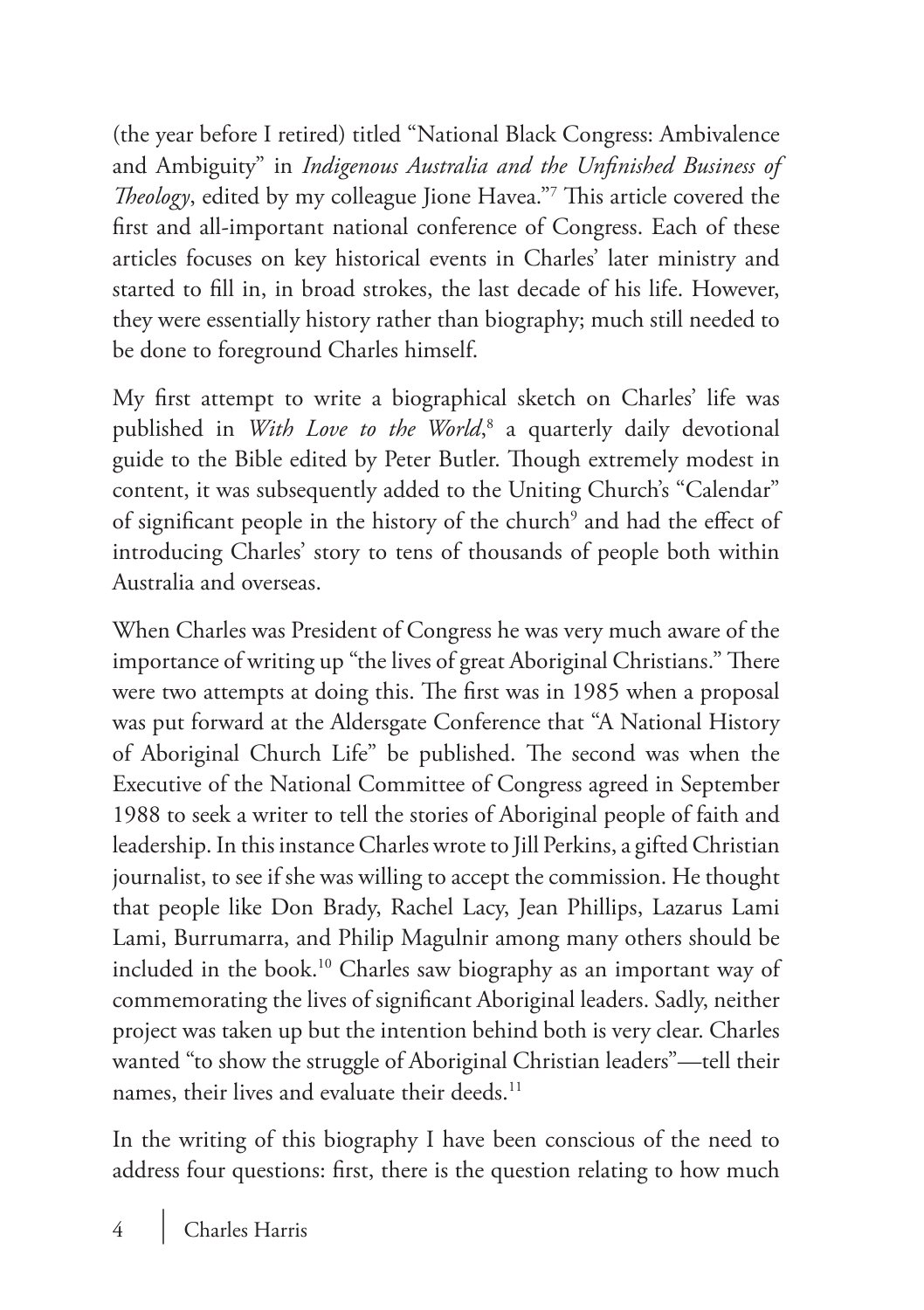my own voice intrudes into the narrative. As a non-Indigenous person I wanted readers to have confidence that what I have written about Charles is trustworthy and helps them to know and understand him better.

Second, there is the question of my own relationship with Charles. Like Charles I grew up in north Queensland. I attended state schools in Cairns, Bowen and on the Atherton Tablelands. Aboriginal kids were my playmates. Aboriginal people were my mentors, friends and neighbours. But more than a set of a parallel experiences is needed by a biographer. As Henry Reynolds says of Marilyn Lake's approach in her biography of Faith Bandler, there is an "imperative for both insight and empathy, to see the world through the eyes of the central character while appreciating the ancillary roles played by family, friends and other contemporaries."12 For over twenty years I have 'lived' with 'Charlie.' That spread of time, I trust, has given me both the intimacy and the critical distance to write what I would like to think is a compassionate biography of him.

Thirdly, there was the gnawing question of whether there were sufficient sources to write a successful biography. For a good part of Charles' life, especially from his childhood to the early years of his adult life, I have had to work with limited material—traces and fragments. Ironically, once Charles emerged as a leader in the late 1960s, first in the Methodist Church and then in the Uniting Church, there is an abundance of source material. Inevitably, I have concentrated my attention on those parts of his life where there is adequate source material. This has meant that *Charles Harris: A Struggle for Justice* is neither a traditional biography nor an exhaustive one in the sense of an equal exploration of all the stages of Charles' life in their fullness. Nor does it deal with the small details of his daily life or probe deeply into his private affairs and family networks. Rather, it is what the American–Canadian historian Natalie Davis calls a "reticent biography,"13 a biography that primarily looks at one's subject from a certain angle.

Most people, at least on the surface, do not seem to have a coherent pattern to their lives. People change their professions and sometimes lose their jobs. Their passions and achievements fluctuate. They are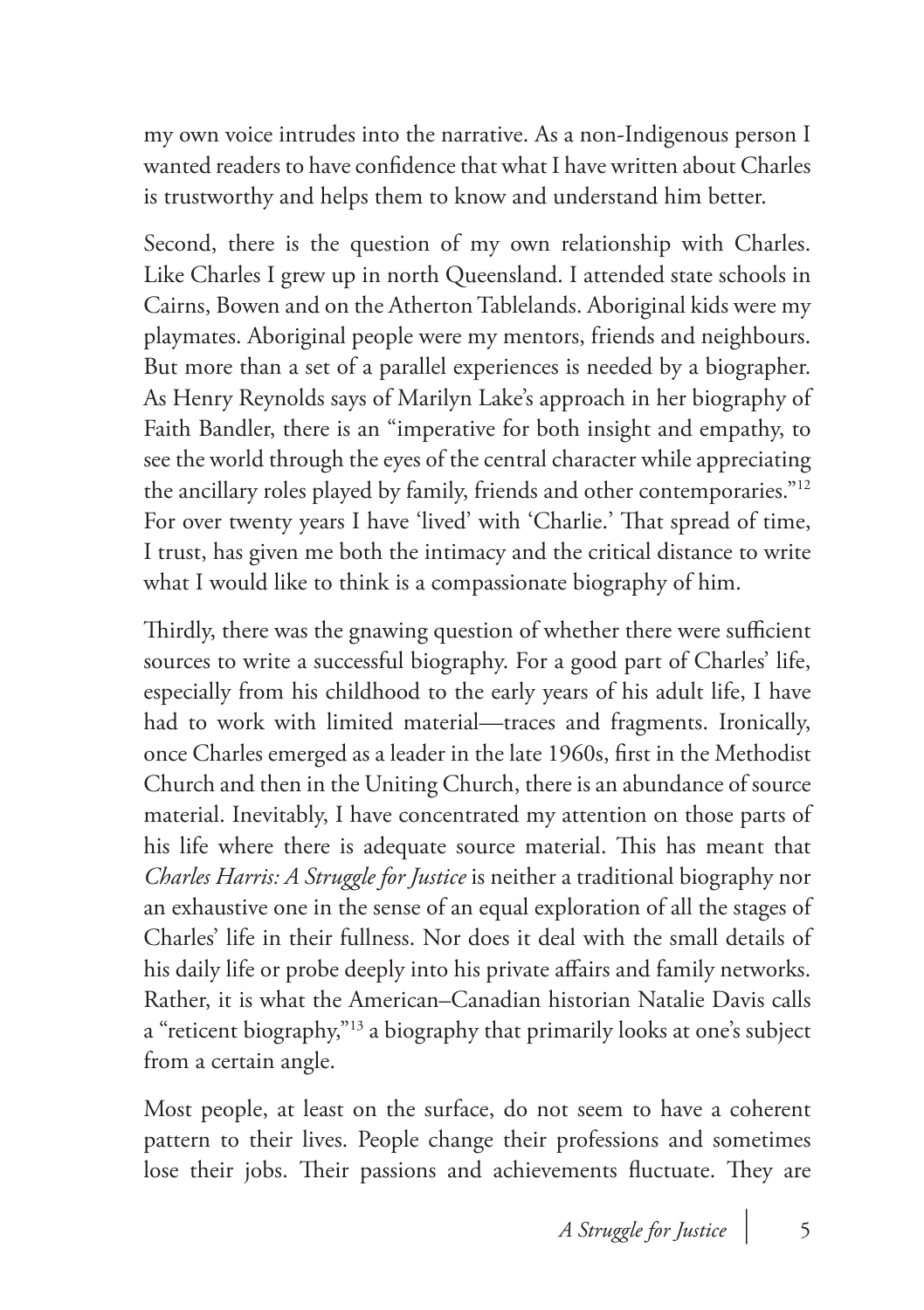not obsessed by a particular question or driven by a particular desire. For Charles it was different. There is an intensifying shape to his adult life that is totally committed to seeking justice for Indigenous people, especially those who were really marginalised. This is the angle that I have tried to explore.

Fourthly, and most perplexing of all, was the question of how I dealt with the written evidence, particularly Charles' own writings, on which this work is substantially based. Charles found writing a challenge. This is evident from a few of his hand-written letters in the Commission for Mission archives in Sydney. His spoken English was a lot stronger than his written English and where these have been transcribed they are easily identified as coming from Charles. So, too, are the extempore addresses that Charles gave and were recorded. However, it is very clear that much of the material that came out under Charles' name while he was the leader of the Congress was written by others or, at the very least, edited with Charles' permission. In puzzling over the authorship of Charles' writings, I wrote to Bernard Clarke who worked closely alongside him for seven years as Congress consultant. Clarke's reply is instructive and to a large extent has helped me to identify the deeper focus on justice in Charles' thinking. Clarke writes:

I saw my role as helping him [Charles] to achieve his objective [Aboriginal Christians taking control of their destiny]. We developed a way to work together—either of us might have an idea, which we would discuss together. Charles would think about it, talk to those he trusted like Bill Hollingsworth, [or] until they clashed over land rights it might be Rev. Cedric Jacobs or Djiniyini, or it might be Gary Foley in Melbourne or especially one of his mentors in Brisbane, Pastor Don Brady…The thing is he canvassed widely and not just in the Churches. When he was ready we would talk together and I would write up his proposal, his theological conclusions or his reports to UAICC. Charles would take this away and often change quite a lot. I would rewrite it until he felt it was what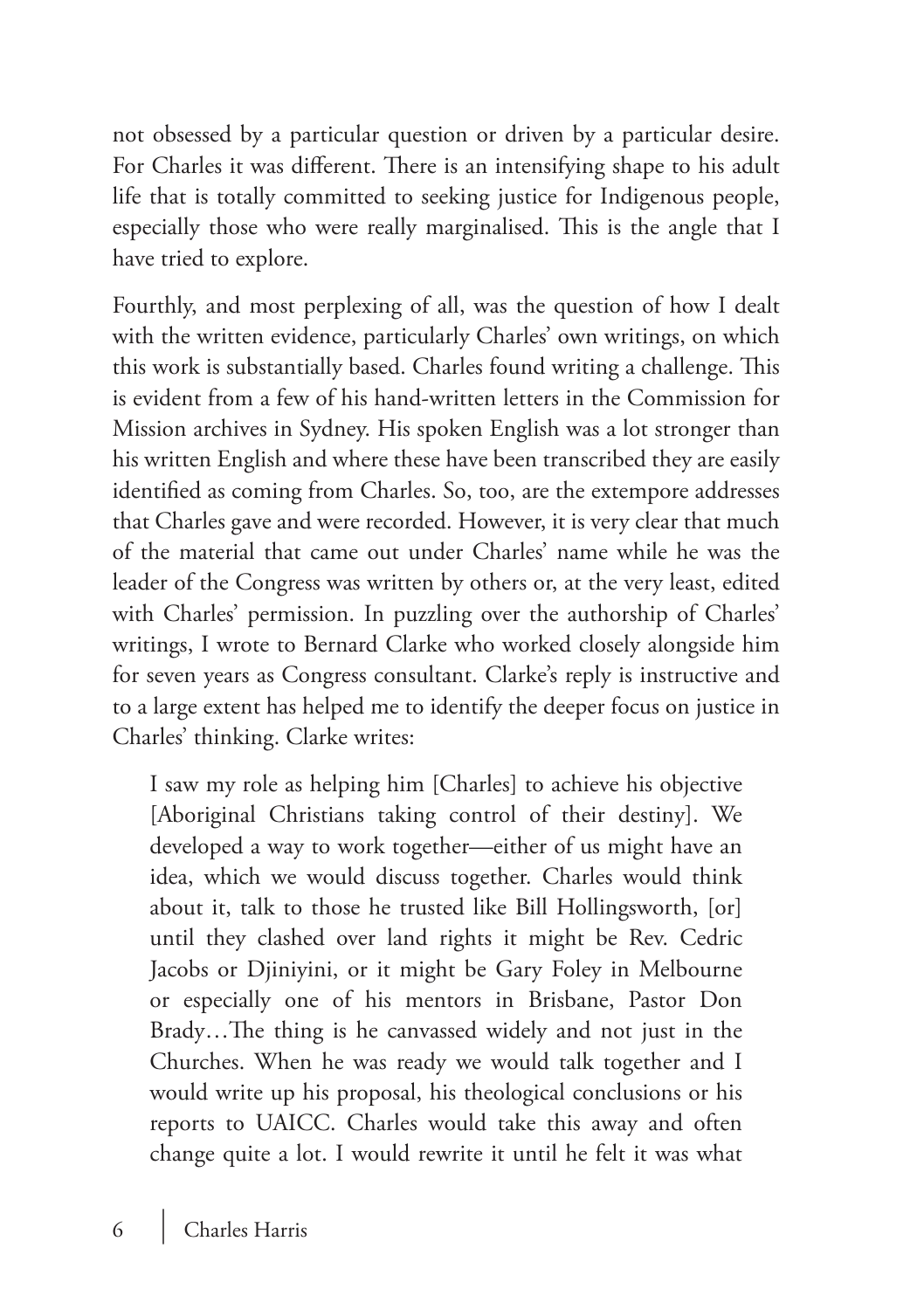he wanted to say…I would write for Charles, but only on the basis of constant two way conversations—on my part not to impose my ideas, but to help Charles to address the context he was trying to create in the Congress. Our two way conversations were not always amicable. I would warn Charles of the attitudes in the UAICC conveyed to me by members who opposed his approach. He would take me to task for the attitudes of some key Uniting Church leaders.<sup>14</sup>

In the mid-1980s when I was researching the influence of Mahatma Gandhi on Christian missionaries in India I read several biographies of Indian Christian "freedom fighters" like the educationalist Susil Kumar Rudra (1861–1925), the social reformer Pandita Ramabai (1858–1922), the Gandhian social activist Amrit Kaur (1889–1964) and the founder of a Christian movement for emancipation, Kali Charan Banerjee (1847–1902). These biographies served a public function. They showed the important role that some Christian leaders had played in India's struggle for independence. It is my hope that *Charles Harris A Struggle for Justice* will serve a similar role. May it not only help Australians remember and celebrate the life of one of Australia's most significant Christian leaders and pioneers of an independent Aboriginal church but may it also be an inspiration to others, black and white, to continue in the struggle for justice and equality. If it achieves those ends, then it will indeed be an acceptable memorial for the one who was "Born in poverty, lived with anger, [and was] motivated by radical, revolutionary love and compassion."15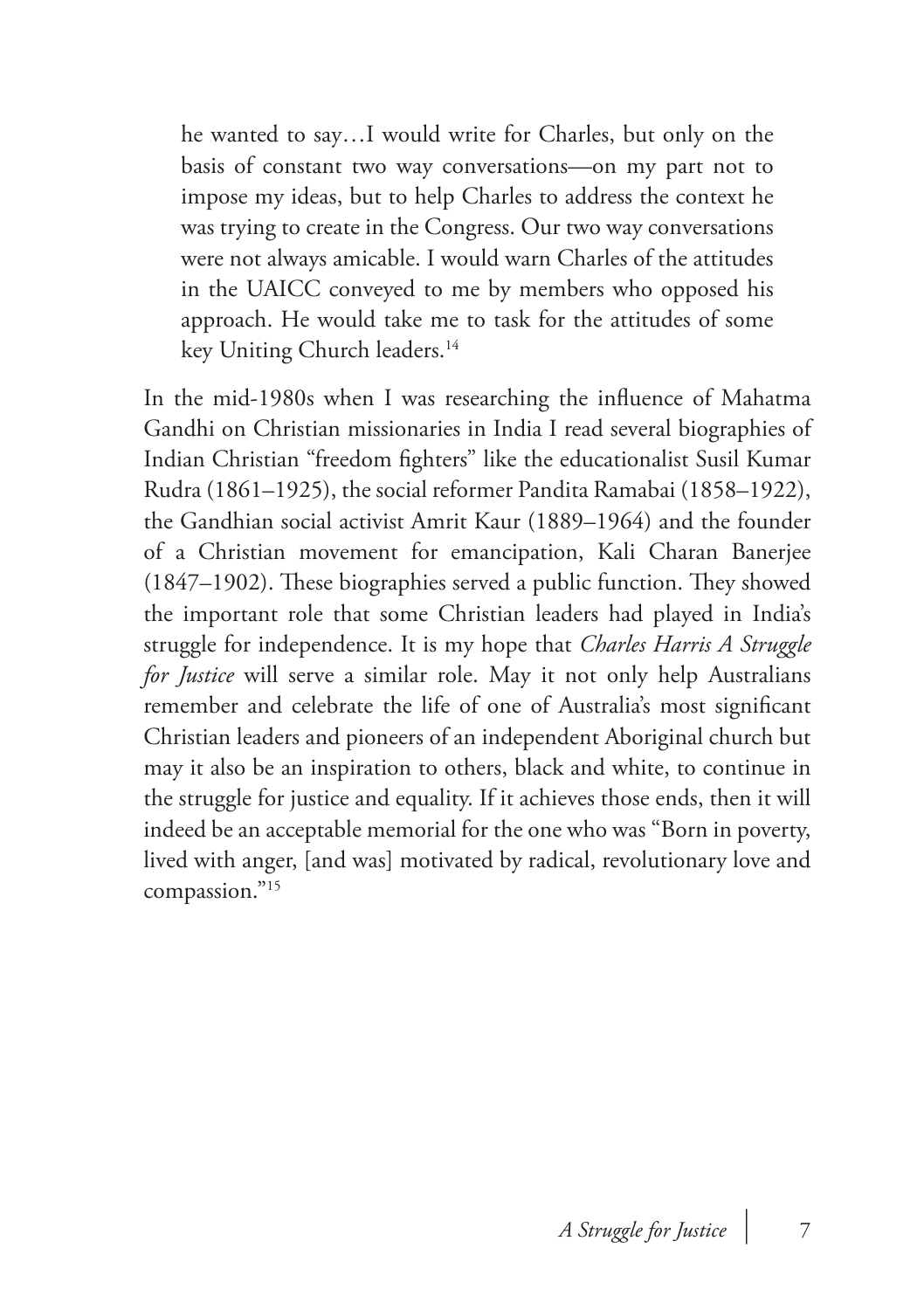#### *Endnotes*

- 1 Minutes 15.22.06 "Memorial for Rev Charles Harris," *Minutes of the 14th Assembly of the Uniting Church in Australia*, Perth 12–18 July 2015.
- 2 For references to Charles' report see the *Minutes and Reports of the Fifth Assembly of the Uniting Church in Australia* (Melbourne: Uniting Church Press, 1988), 122–130.
- 3 Thom Blake, "Harris, Charles Enoch (1931–1993)," Australian Dictionary of Biography, National Centre of Biography, Australian National University, http://abd.anu.edu.au/ biography/harris-charles-enoch-18183/text29753, published online 2017 (accessed online 10 May 2019).
- 4 William W. Emilsen, "'The vision was born in my spirit': The Origins of the Uniting Aboriginal and Islander Christian Congress," *Uniting Church Studies*, Vol. 5, No. 2 (August 1999): 33–52.
- 5 William W. Emilsen, "The Origins of the Uniting Aboriginal and Islander Christian Congress," *Mapping the Landscape: Essays in Australian and New Zealand Christianity* (New York: Peter Lang, 2000): 62–86.
- 6 William W. Emilsen, "The March for Justice, Freedom and Hope, 26 January 1988," *Uniting Church Studies* Vol. 16, No. 2 (December 2010): 45–72.
- 7 William W. Emilsen, "National Black Congress: Ambivalence and Ambiguity," *Indigenous Australia and the Unfinished Business of Theology*, ed. Jione Havea (New York: Palgrave Macmillan, 204), 129–150.
- 8 William W. Emilsen, "Charles Harris," *With Love to the World*, Vol. 13, No. 5, (14 November 2011–12 February 2012): 8–9.
- 9 See "A Calendar of Other Commemorations," on the Uniting Church Assembly's webpage under "Worship Resources and Publications," https://assembly.uca.org.au/cudw/worshipresources-and-publications?start=10.
- 10 Charles Harris to Jill Perkins, 16 November 1988, MLMSS 9024 37 (41), Aboriginal Stories/Autobiographies, ML.
- 11 Agenda for the Aldersgate Conference, 1-7 November 1985, Uniting Aboriginal and Islander Christian Congress records, ca. 1966–1990, MLMSS 9024 11 (41), Aldersgate, ML.
- 12 Henry Reynolds, "Faith Bandler and the Politics of Race," *in Contesting Australian History: Essays in Honour of Marilyn Lake*, ed. Joy Damousi and Judith Smart (Clayton, Vic.: Monash University Publishing, 2019), 153.
- 13 Natalie Zemon Davis, *A Passion for History: Conversations with Denis Crouzet*, ed. Michael Wolfe (Early Modern Studies 4) (Kirksville, MO: Truman State University Press, 2010), 75.
- 14 Bernard Clarke to William W. Emilsen, 21 November 2018.
- 15 T[ino] S[aylor], Charles Harris, 1989, UAICC Box 18, Personnel Files, Folder 4 Charles Harris, Eskdale.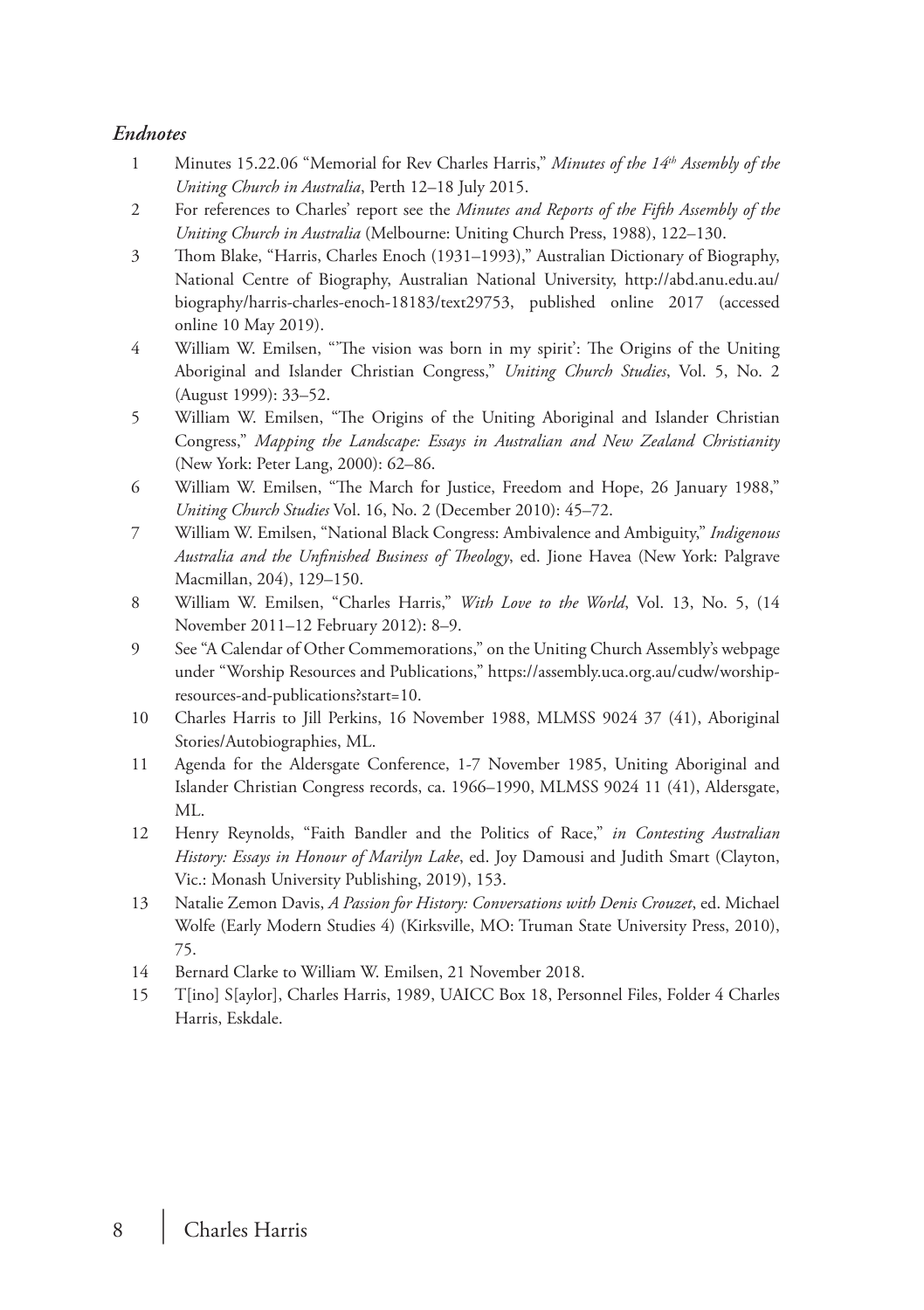#### **1. A Real Struggle**

Not long before Charles Harris died on 7 May 1993, he began to record his life story on cassette. His voice is weak and he is obviously far from well. He was so thin at the time that his Townsville family and friends thought that the slightest gust of wind might blow him over. Yet, there is a passionate urgency in his voice summed up in the title that he intended for his memoir: "A Real Struggle for Survival." Sadly, the memoir was never completed, but in the half dozen pages (some four thousand words) that have survived, the word "struggle" dominates. He says of his childhood: "It was a definite fight and a real struggle" for his parents to survive economically. Later, when he worked with "leaders of the white church" he was constantly aware of "the struggle...to maintain [his] aboriginality". Then there was the disappointing "struggle for land rights" in the 1980s. There were times, too, when Charles had to "struggle" with his own "community being divided against itself" and against him. Although he suffered a major heart attack in Taiwan in January 1989 and never fully recovered, he continued to be passionately committed to the ongoing "struggle for survival of the longest living culture in the world":

…the struggle continues. To struggle to survive, to have your aboriginality intact, and the spirituality that goes with that aboriginality when there is constant erosion happening around and about you by western values, western customs, western ideals, it's a real struggle and a real fight for survival and you might not notice it but it's happening all the time.<sup>1</sup>

In retirement Charles continued the struggle. With a group of Aboriginal people from the Lismore area, he set up the "Black Power Analysing Task Force," noting: "My last breath will be given over to the struggle for my people. I will only retire when I am six foot under in a box."2

Struggle, struggling, fighting against the odds, battling to survive, this is how Charles framed his story, especially in the last decade of his life. There are almost certainly other important themes that could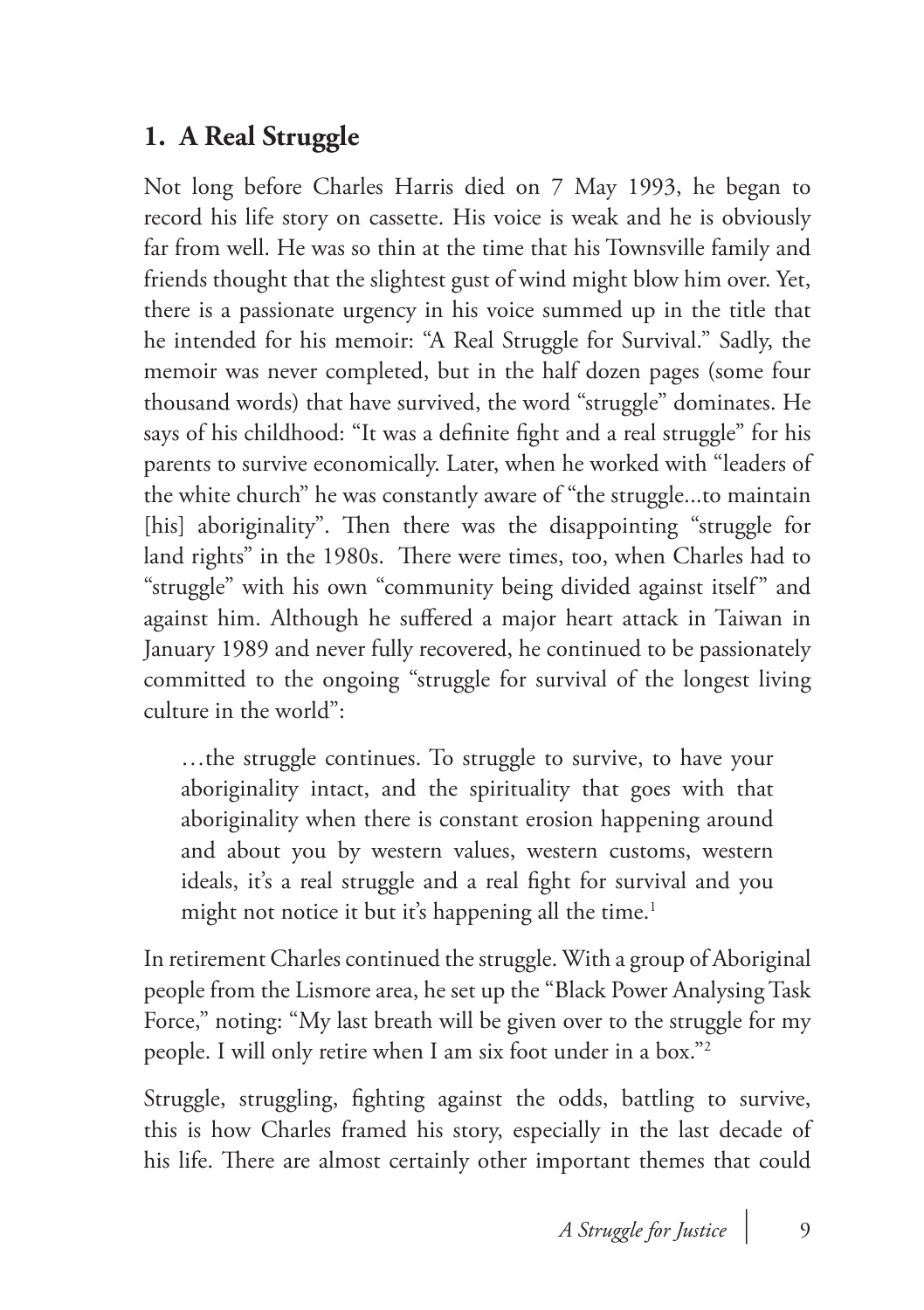be highlighted from Charles Harris' life but his identification of "real struggle for survival" as a key to understanding his life and that of his people cannot be denied, nor underestimated.

Enoch Charles Edward Harris was born on 8 July 1931 at Victoria Plantation, a small town of about 500 people dominated by a large sugar mill, 5km east of Ingham, in the Hinchinbrook Shire in tropical north Queensland. He was the fourth in a family of eight children, four boys and four girls.3 His father, George (also known as Ebu/Ebo Harris or Golgay Harris<sup>4</sup>) was of Torres Strait and Spanish descent. He was born on 18 June 1892 in the village of Akater on Murray Island (Mer), a small volcanic island in the eastern Torres Strait. In May 1921 Golgay, a seaman apparently married, along with a number of other young Murray Islander men, was removed from Murray Island to Palm Island situated 65 kilometres north-west of Townsville, a place of incarceration with a fearsome and frightening reputation for generations of Indigenous Queenslanders. The men were brought before the Murray Island Court in January 1921 on a charge of "carnally knowing by forcible means" a South Sea Islander woman. The extent of Golgay's involvement in the crime is not known because, apart from the Murray Island Register of removal, there is no corroborating evidence, but Murris and Torres Strait Islanders, writes historian Joanne Watson, author of the illuminating *Palm Island: Through a Long Lens* (2010), "were shipped to the island 'like cattle' and by the truckloads, some following sentencing by white courts, others after release from prison, or from reserves where they had refused to show deference to white authorities."5 Golgay died on 13 June 1972 in Townsville, aged 78.

On Palm Island George met Charles' mother, Allie (or Ally) Wyles,<sup>6</sup> who was born in the Cardwell/Ingham area on 18 March 1904 and described in government sources as a "H/C [half-caste]. Kanaka"— "H/C" indicating that one of her parents was a white person.<sup>7</sup> There is some discrepancy here, however, because in Thom Blake's entry on Charles Harris in the *Australian Dictionary of Biography* and in various oral sources closely connected with her family, Allie is described as being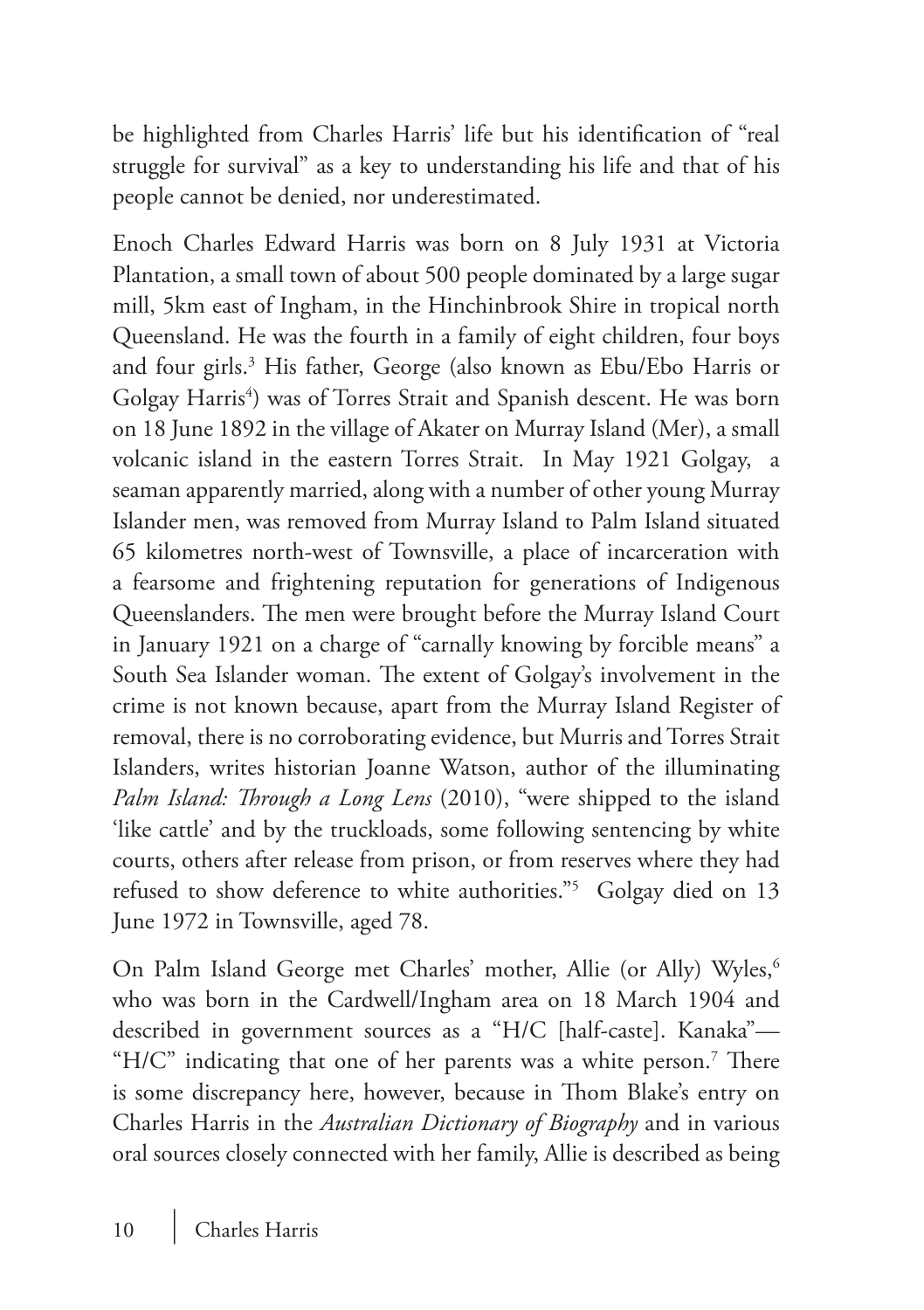of Aboriginal and Malay ancestry.8 George's death certificate indicates that Allie was also known as Alice Conroy, but it appears that the name Conroy may have come from her close association with the Conroy family in Ingham around 1922.9 During this time Allie fell pregnant with Charles' eldest brother, Victor (b. 14 January 1923), whose father was George Formosa, a Maltese. She, too, was caught in the "dragnet" and sent to Palm Island towards the end of 1922 for the "crime" of having a child to a white man.<sup>10</sup>

Ebu Harris married Allie on Palm Island on 23 April 1923 and raised Victor as his own son. She was nineteen. He was twenty-five years older than her. The precise date for when Golgay and Allie were given authorisation to leave Palm Island by the government is not known. We do know, however, that they and their children were granted exemption certificates in May 1930 from the *Aboriginals Protection and Restriction of the Sale of Opium Act*, 1897.<sup>11</sup> This gave them the freedom to leave the island with their family and to settle in the Halifax and Ingham areas. Ebu and Allie had obviously proved to the Chief Protector's satisfaction that they were capable of surviving in the outside world. However, with high unemployment, general opposition to Torres Strait Islanders in the sugar industry<sup>12</sup> and poverty looming on the horizon with the Great Depression (1929–1932), it must have been extraordinarily difficult for Charles' parents to manage with a young and expanding family.

Despite adversity, Golgay worked hard for a number of employers in the localities of Palm Creek, Lucinda and Victoria Estate and kept his family together during the Depression. When Charles was a boy, they lived in a simple dwelling on Four Mile Road, probably a cane worker's hut, situated on the edge of a sugar cane farm, not too distant from the red brick All Souls Anglican Memorial Church built in memory of eleven residents of Victoria Estate who died in service or were killed in action during World War One. The house is no longer standing but Charles remembered it as a "tin shack" with hessian bags separating the boys' room from the girls' room, and the floor made of split pine logs with airy cracks between them that quickly swallowed any coin that was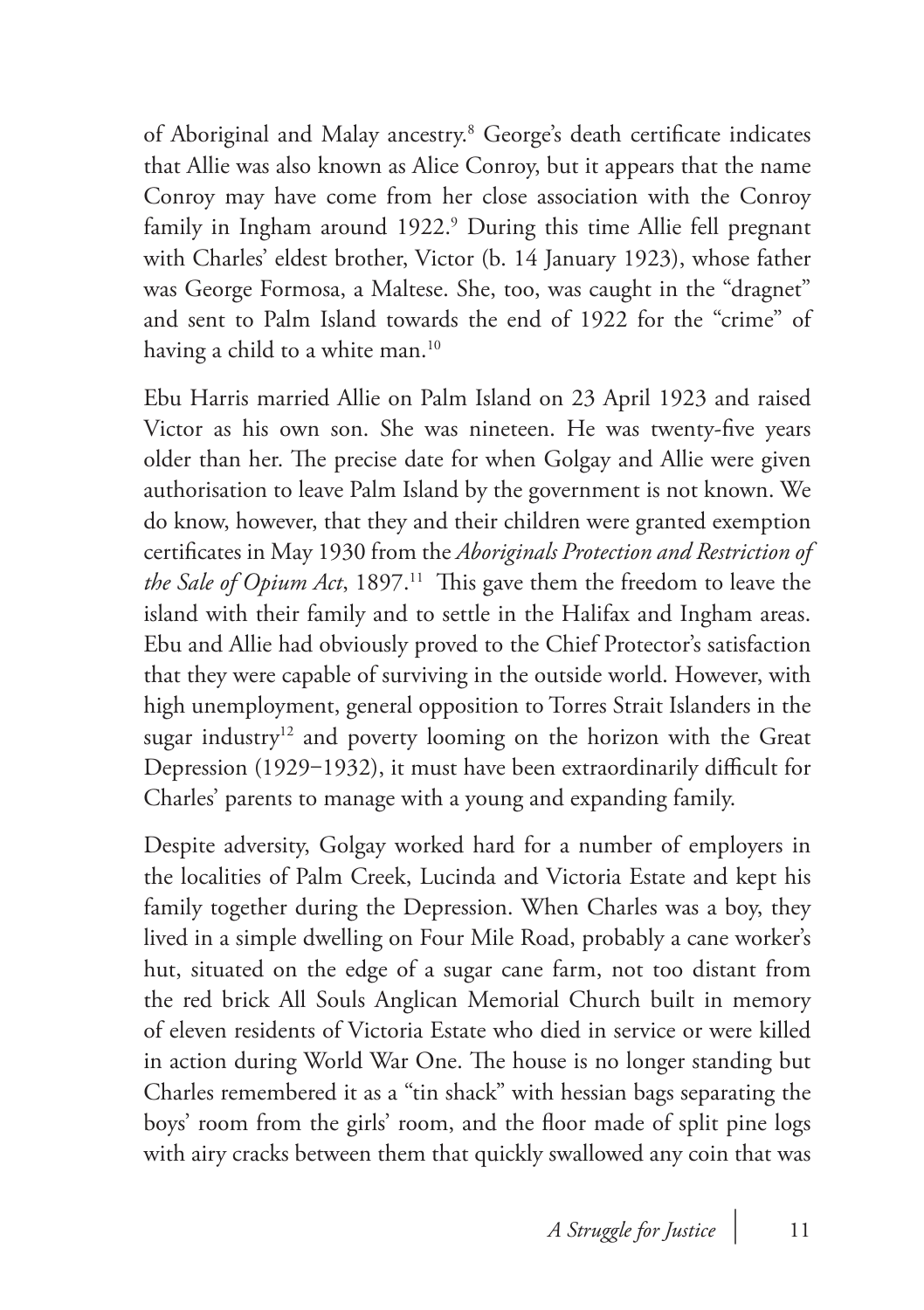inadvertently dropped. Charles' father worked as a labourer on Girgenti's cane farm and, like many working class children of the time, his older brother, Victor, joined him after leaving primary school to help support the family. With the work in the sugar cane industry being seasonal, there were times when the family, like many others in the district, were dependent on government rations for sugar, flour and other essential items. Ebu was a keen gardener and supplemented his meagre and spasmodic wages with growing sweet potato, pumpkin, English potato, mangoes and other fruits, and eggs from a small chook run.13 Alexander Ross, a neighbour who lived opposite the Harris' house on Four-Mile Road, remembers the family well and how the house was surrounded with gardens and fruit trees.<sup>14</sup> Charles' mother also contributed to the family's income; Maud Kittle, an octogenarian from Ingham, remembers Mrs Harris doing washing for her mother to bring in extra money.<sup>15</sup>

Both Charles' parents were devout Pentecostal believers and were wellconnected with the close Torres Strait Island and South Sea Island community in Cordelia and Halifax which included the Lammon, Backo and Saylor families. The family remembers "Pop" being involved in Open Air Services and Rita Heron (nee Henaway), a contemporary of Charles, remembers his parents as "respected and Godly people."16 In his short memoir Charles recalls the strict religious practices of his mother and father and cherished "those days of discipline, of strict discipline" when he was taught how to dress smartly and conduct himself properly in public. Although his mother was totally illiterate and his father could only just write, Charles credited his mother and father for setting him on the path of Christian discipleship and becoming a pastor.<sup>17</sup> Allie died on 22 August 1954 in Townsville. Her funeral service was held at the Assemblies of God Church at Sturt Street, West End, Townsville.18

Charles was enrolled at the Victoria Plantation State School in February 1937.19 Joseph Penprase was the principal (1924–1941). There were two buildings, the "littlies" were taught in the smaller one, the older children were taught by two teachers in the larger building. The average attendance at Victoria Plantation in the 1930s and 1940s was about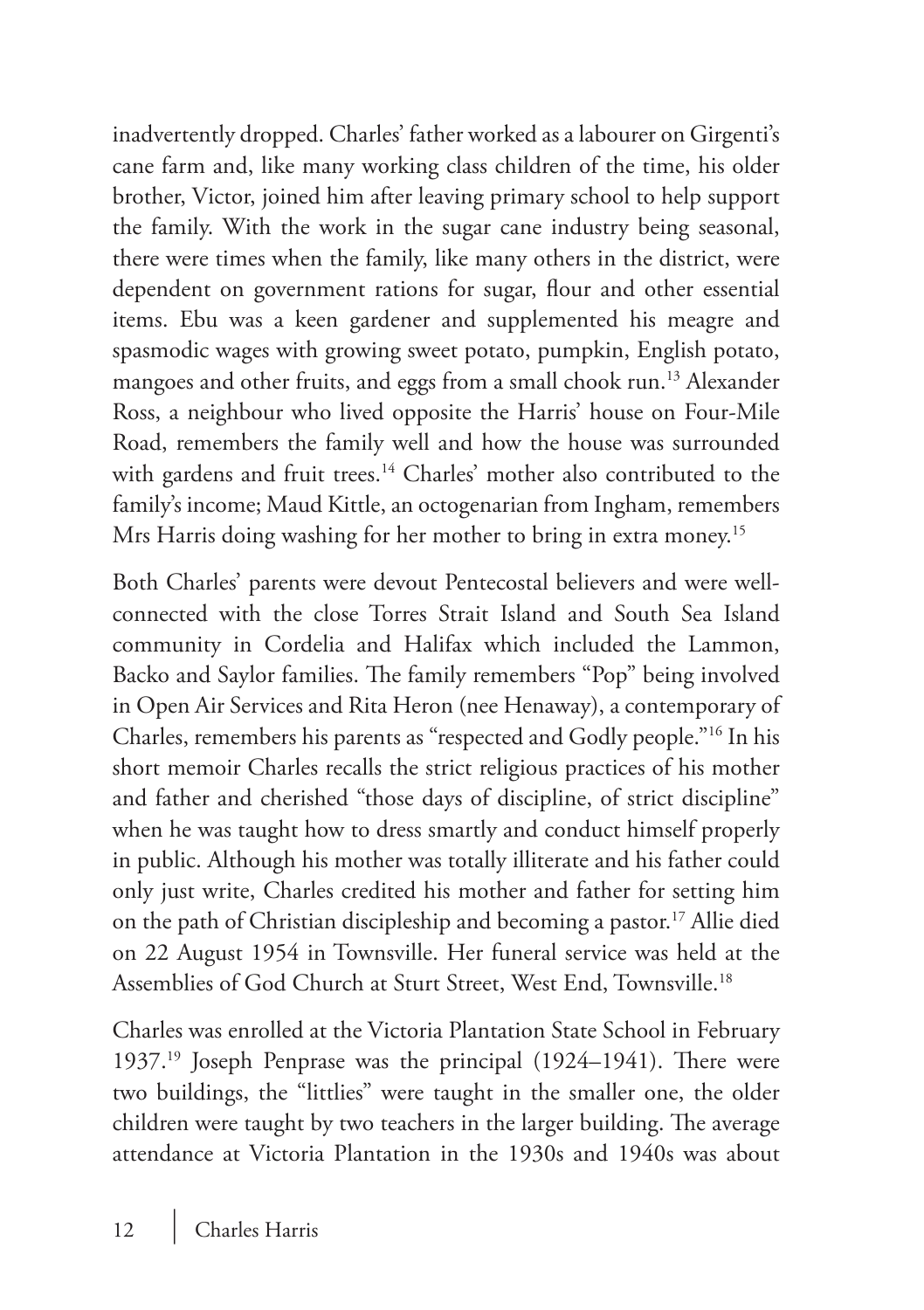90 pupils. Charles' older brother, Victor, and sisters, Beryl and Nina (Joyce), and a younger brother, Philip, also attended the school.<sup>20</sup> He and his siblings walked four kilometres to and from school, along rough unsealed roads, through cane fields and past the Victoria Estate sugar mill, then reputedly one of the largest in the southern hemisphere.



*Victoria Estate Plantation State School (1940). Charles is in the front row on the far left*

In grade three Charles contracted tetanus and almost died. His illness precipitated a move for the Harris family in 1940 to Rowes Bay on the perimeter of Townsville<sup>21</sup> where Charles could be close to hospital facilities and proper medical treatment. They lived there in a simple corrugated iron hut until the end of the Second World War surrounded by a lot of other Aboriginal families, including the O'Neills, the Quinns and the Stanleys.22 According to notices in the *Townsville Daily Bulletin* there was a significant "coloured community" residing at Rowes Bay in the 1940s and the local council was forever threatening to demolish their camp.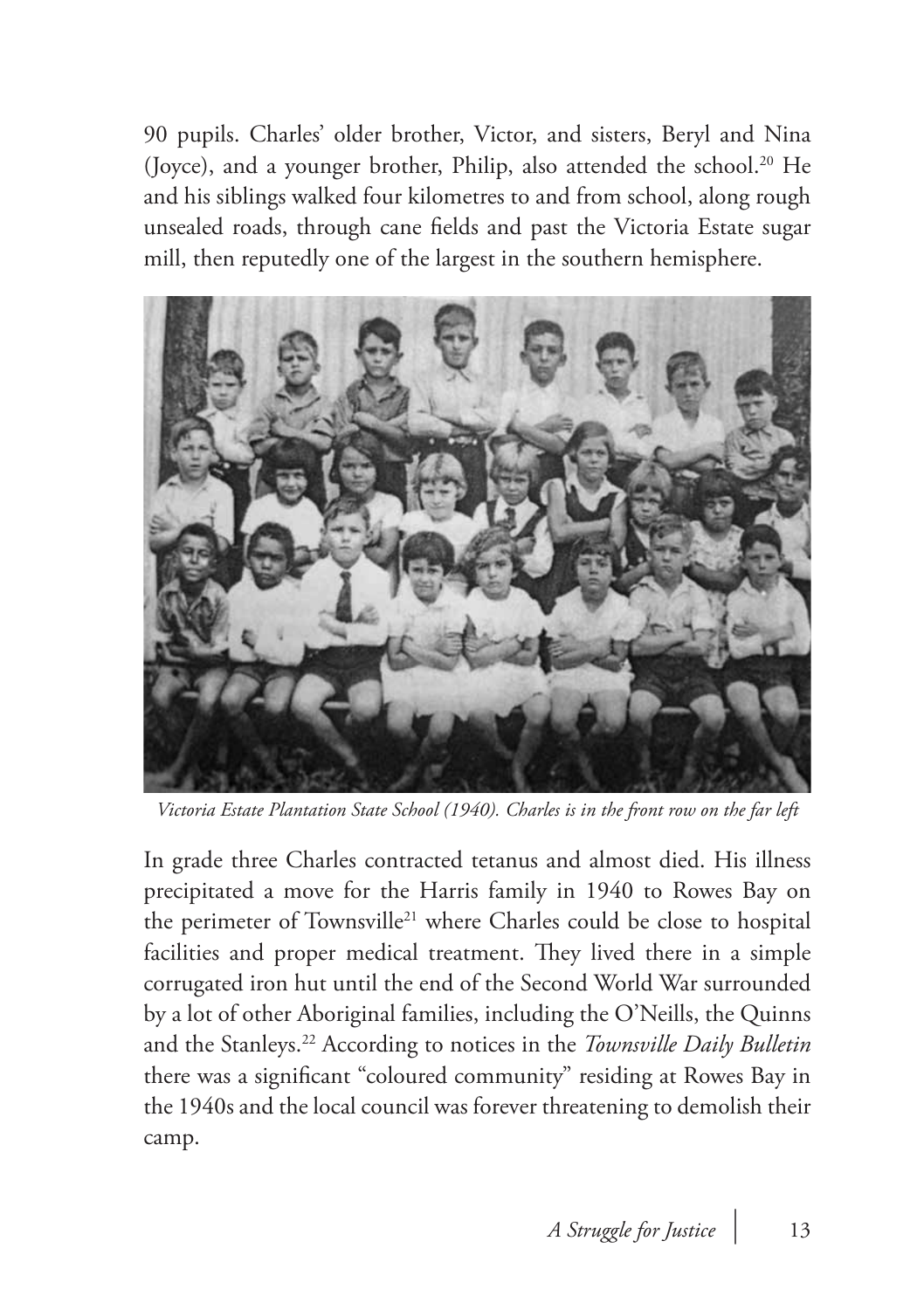Charles' last three years of primary school (1940–1942) were at the Belgian Gardens State School in Townsville. At that time the Pacific War was drawing close to the region so the Australian Government advised civilians to evacuate. Many people did leave and many schools in Townsville were closed. Belgian Gardens State School, however, remained partially open but by 1942 the average attendance at the school dived from over 170 to the mid-twenties in the first two quarters of 1942. It was not possible for the Harris family and many others to leave, so the remaining teachers, parents and older children, dug a jigsaw maze of slit trenches at the school for protection from bombing. In February the 101 Anti-tank Battery camped in the school grounds and an Army medical hospital occupied the whole of the main building and half of the second one. Only the two senior grades attended school. The rest of the children, including Charles, were sent home and placed on a correspondence teaching program. They only had to go to school once a week to have their work corrected and to collect new assignments.

If school pupils can be divided between school haters and school lovers, then Charles, unlike his elder sister Beryl, definitely belonged to the former category. In an interview he gave to Han Spykerboer, editor of *Trinity Occasional Papers*, in 1983, he said that he went to school until he was thirteen but "didn't learn much";<sup>23</sup> he was, he said with some of the pride of a self-made man to the Indigenous media personality, Mick Thaiday, a "grade six dropout,"24 though it was not unusual at that time in north Queensland for working class children to leave school early. Charlie Roberts, a classmate of Charles at Victoria Estate, who also left school in Grade 5, recalls "there was plenty of work" in those post-Depression days.25

Charles' memories of school are sketchy, sometimes faulty and almost certainly coloured by later experiences of racism and deep feelings of anger about racism in the education system. He mentions nothing of the difficulties of World War II, the wartime restrictions, evacuation plans, the regular air raid drills, the "bomb blast" piles of logs erected two metres apart and filled with sand, the split trenches in the school grounds, long-